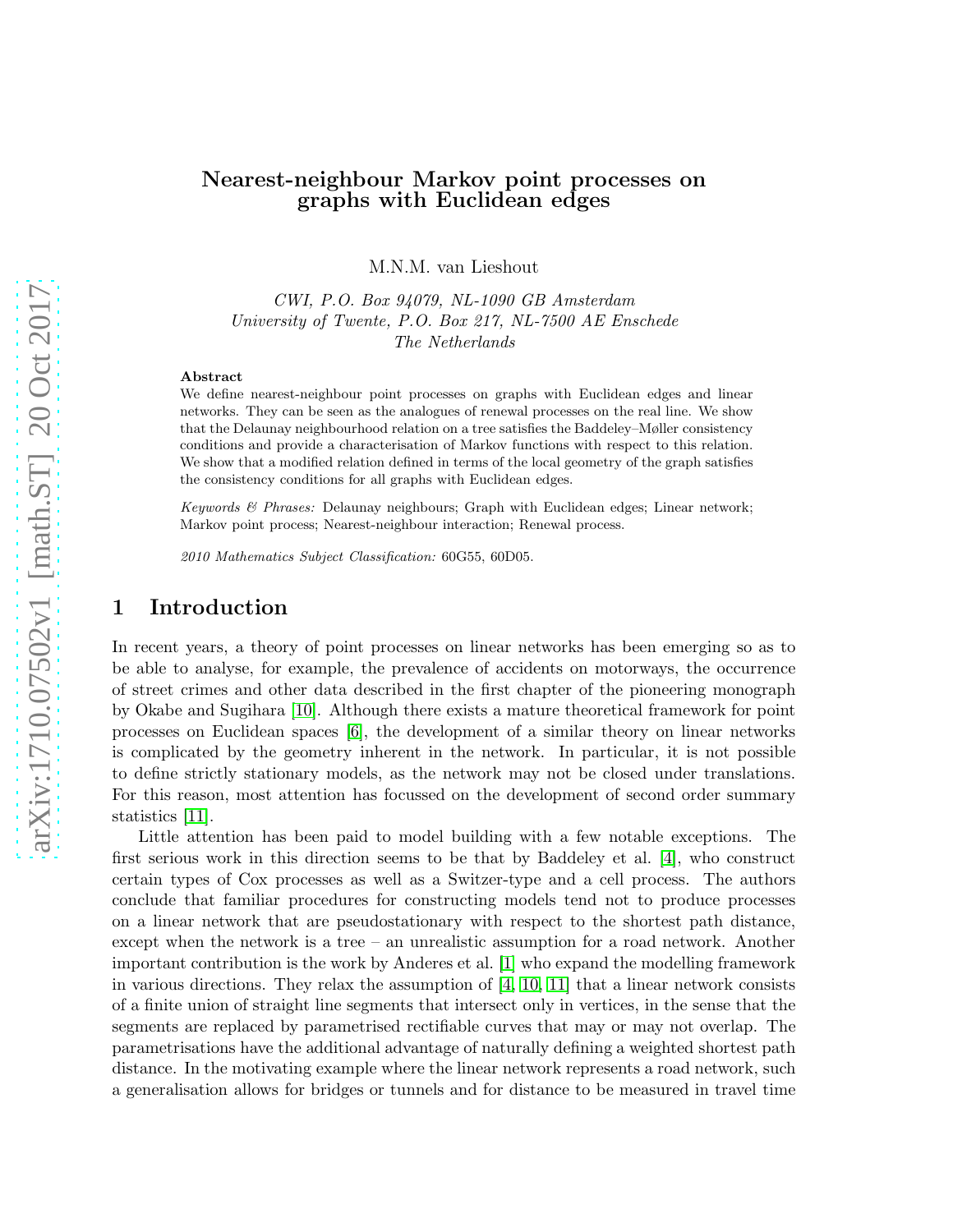where appropriate. Additionally, Anderes et al. [\[1\]](#page-16-4) construct log-Gaussian Cox processes in terms of a Gaussian process on the network specified by an isotropic covariance function.

All models discussed so far are clustered in nature, that is, exhibit a positive association between the points. In this paper, our aim is to develop appropriate analogues of renewal processes, exploiting the one-dimensional nature of a linear network. Recall that renewal processes exhibit the property that the probability (in an infinitesimal sense) of an event at a given location conditional on the realisation of the process elsewhere depends only on the two nearest points, regardless of how far away they may be. Such models are known as nearest-neighbour Markov point processes [\[2\]](#page-16-5) and may incorporate both inhibition and clustering [\[9\]](#page-16-6). In contrast to Cox models, the second order summary statistics may not be available in closed form, but the conditional intensities and likelihood are. The latter can be expressed as a product of interaction functions, which may be chosen to be isotropic.

The plan of this paper is as follows. In Section [2,](#page-1-0) we recall the definitions of Anderes et al. [\[1\]](#page-16-4) regarding graphs with Euclidean edges, the weighted shortest path metric thereon and Poisson process defined on them. In Section [3,](#page-4-0) we extend the notion of a Markov point process with respect to the Delaunay nearest-neighbour relation [\[2\]](#page-16-5) to graphs with Euclidean edges and state our main results. More specifically, we show that the Delaunay relation on a tree satisfies the Baddeley–Møller consistency conditions and we provide a characterisation of the Markov functions with respect to this relation. We then use the graph structure to define a modified Delaunay relation and show that it satisfies the consistency conditions on any graph with Euclidean edges. The proofs are given in Sections [4](#page-9-0)[–5.](#page-12-0)

## <span id="page-1-0"></span>2 Preliminaries

### 2.1 Graphs with Euclidean edges

In their pioneering monograph on the subject, Okabe and Sugihara [\[10,](#page-16-0) page 31] define a network as a finite union

$$
L = \bigcup_{i=1}^{n} l_i, \quad n \in \mathbb{N},
$$

of straight line segments  $l_i$  in  $\mathbb{R}^2$  or  $\mathbb{R}^3$  that intersect only at their endpoints in such a way that  $L$  is connected. The representation is not unique since a line segment may arbitrarily be split in two pieces without affecting the union L.

A more general definition is given by Anderes, Møller and Rasmussen [\[1\]](#page-16-4). They replace the straight line segments by curves that are parametrised by bijections. In order to define a weighted shortest path distance on the graph, we impose the further condition that these parametrisations are diffeomorphisms and follow [\[1\]](#page-16-4) to define the weight of an edge as the 'length' induced by the parametrisation.

**Definition 1** A graph with Euclidean edges in  $\mathbb{R}^2$  is a triple  $(V, E = (e_i)_i, \Phi = (\phi_i)_i)$  such that

 $\bullet$   $(V, E)$  is a finite, simple connected graph, i.e. has neither loops nor multiple edges;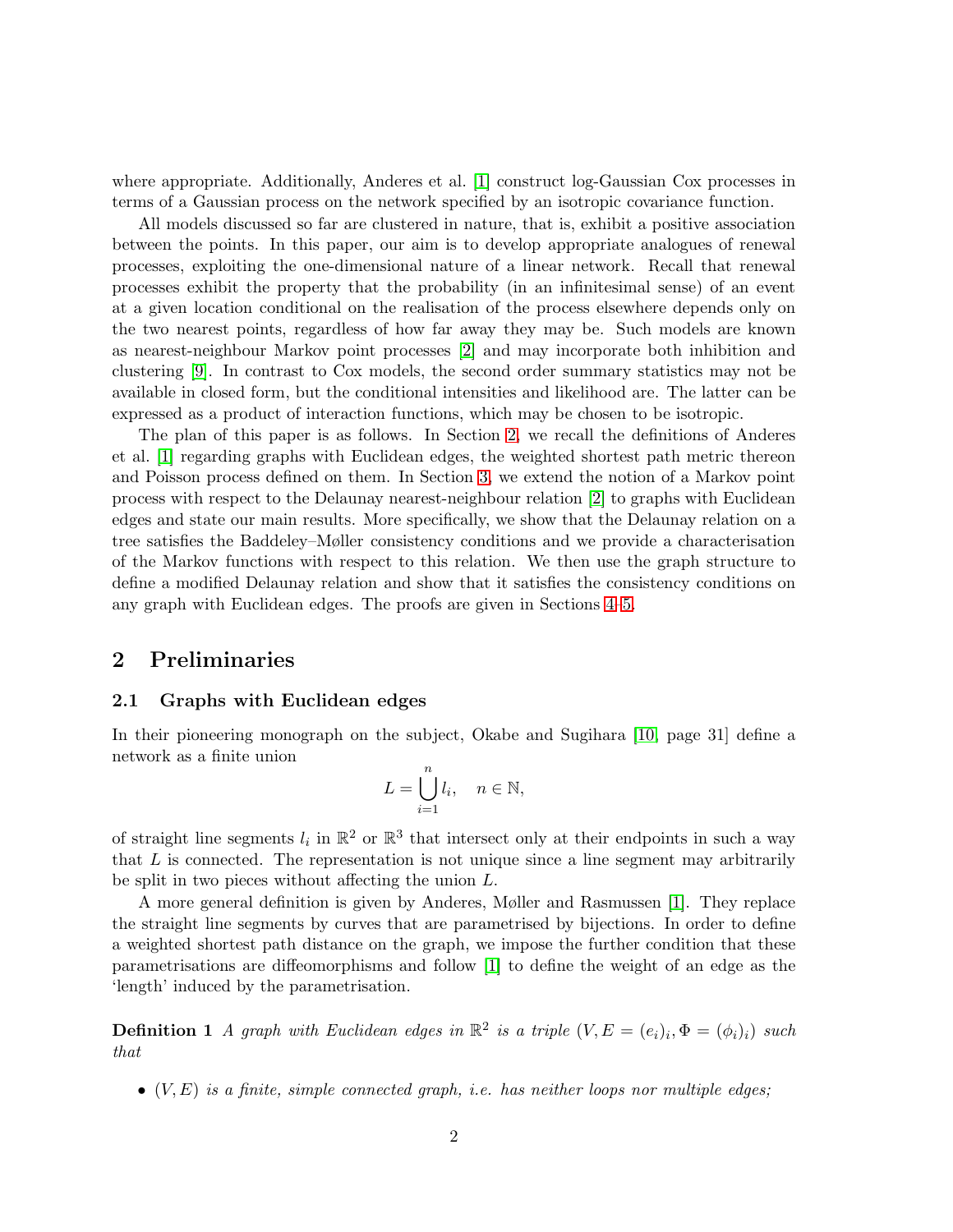• every edge  $e_i = \{v_i^1, v_i^2\} \in E$ ,  $v_i^1, v_i^2 \in V$ , is parametrised by the inverse of a bijection  $\phi_i$ , that is,  $\phi_i^{-1}: J_i \to \mathbb{R}^2$  for a non-empty open interval  $J_i \subset \mathbb{R}$  with endpoints  $\phi_i(v_i^j)$  $_{i}^{j}),$  $i = 1, 2.$ 

In other words, an edge is associated with a set  $\phi_i^{-1}(J_i) \subset \mathbb{R}^2$  that does not contain the endpoints.

A graph with Euclidean edges gives rise to the space

$$
L = (\{0\} \times V) \cup \bigcup_{i=1}^{n(E)} (\{i\} \times \phi_i^{-1}(J_i)),
$$

where  $n(E) < \infty$  is the cardinality of E. The labels i serve to identify the edges and will prevent paths from 'jumping from one edge to another' in case their interiors overlap. For instance, if L represents a road network, overlap is typically present due to tunnels and bridges [\[1\]](#page-16-4).

As an aside, if there is no overlap between the edge interiors, one may drop the labels and simply consider the disjoint union

$$
V \cup \bigcup_{i=1}^{n(E)} \phi_i^{-1}(J_i),
$$

which in turn reduces to the classic linear networks if all edges  $\phi_i^{-1}(J_i)$  are straight line segments. From now on, we will work with the general space L including the labels.

### 2.2 Weighted shortest path metric

<span id="page-2-0"></span>The family  $\Phi$  of parametrisations that is part of the definition of a graph with Euclidean edges can be used to define concepts of length and distance [\[1\]](#page-16-4).

**Definition 2** Let  $(V, E, \Phi)$  be a graph with Euclidean edges. For every  $i = 1, ..., n(E)$ , define the  $\phi_i^{-1}$ -induced length measure on the  $\sigma$ -algebra  $\{\phi_i^{-1}(B) : B \subset \bar{J}_i$  Borel} on  $\phi_i^{-1}(\bar{J}_i)$ generated by the functions  $\phi_i$  as follows. The induced length of the set  $\phi_i^{-1}(B)$  is equal to the Euclidean length of B in the closed interval  $\bar{J}_i$ . In particular, the edge  $e_i = \{v_i^1, v_i^2\}$  has length  $|\phi(v_i^1) - \phi(v_i^2)|$  equal to the Euclidean length of  $J_i$ .

If we use the arc length parametrisation, the induced length of Definition [2](#page-2-0) corresponds to the usual Euclidean length. A different set of parametrisations may induce a different length measure.

**Definition 3** Let  $(V, E, \Phi)$  be a graph with Euclidean edges. A walk between two elements  $(i, x)$  and  $(j, y)$  of L travels alternatingly from  $(i, x)$  to  $(j, y)$  along a finite number of nodes and edges such that the nodes are endpoints of the edges. If  $i \neq 0$ , the first bit of the walk travels from x along  $\phi_i^{-1}(J_i)$ ; similarly for  $j \neq 0$ , the last bit of the walk is along  $\phi_j^{-1}(J_j)$  to y. In particular, a walk between two points along the same curve  $\phi_i^{-1}(J_i)$  does not reverse its tracks.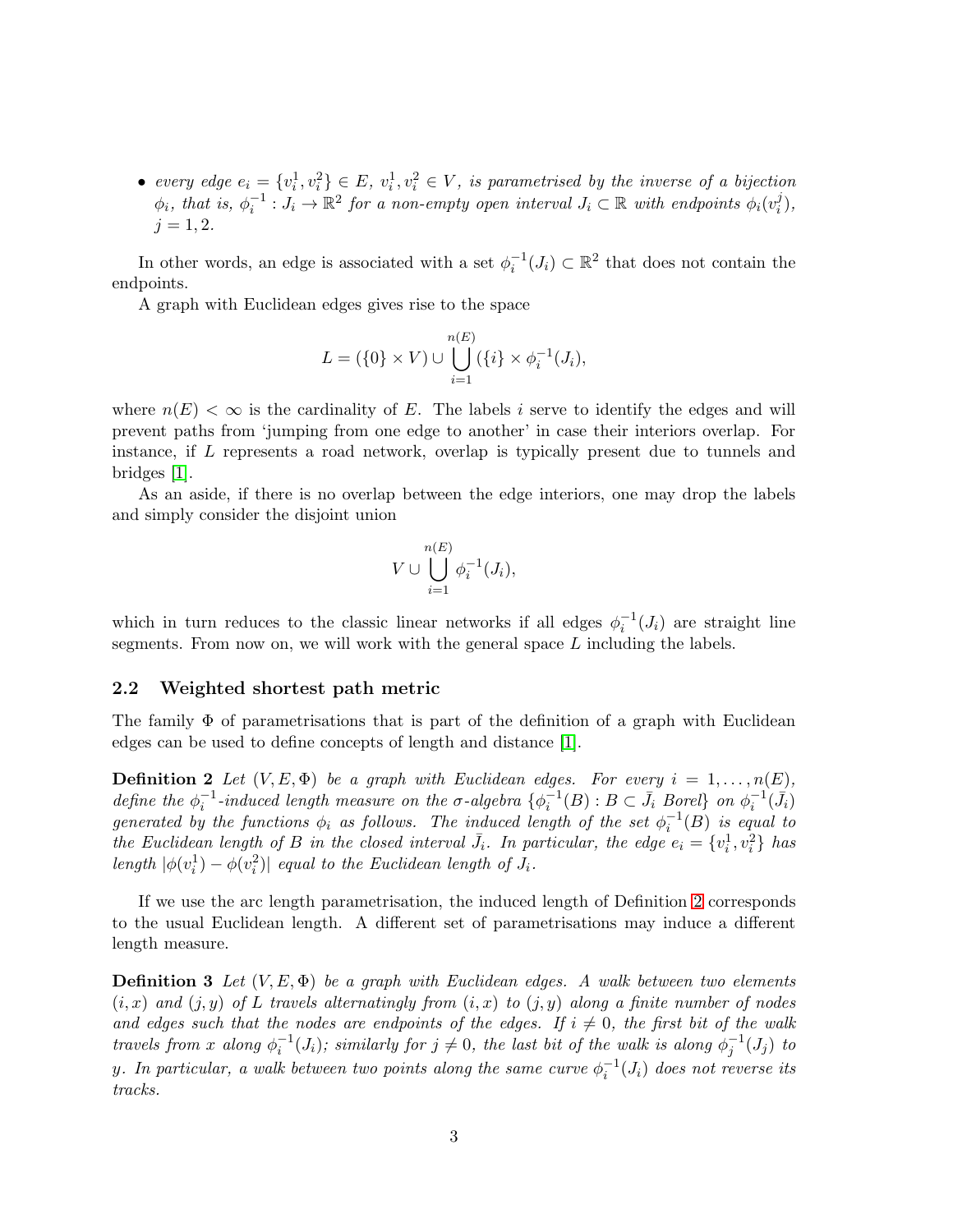**Definition 4** Let  $(V, E, \Phi)$  be a graph with Euclidean edges. A path between two different elements  $(i, x)$  and  $(j, y)$  of L is a walk in which all edge segments and all vertices are different. The weight of the path is the sum of the lengths of the edge segments in it, and the shortest path distance  $d_G((i, x), (j, y))$  between two elements  $(i, x)$  and  $(j, y)$  of L is the smallest weight carried by any path between them.

Note that it is possible that the shortest weighted path between two vertices joined by an edge is not along that edge! The assumption that the parametrisations are diffeomorphisms ensures that the edge lengths are finite. Moreover, the weighted shortest path distance on a graph with Euclidean edges defines a metric. For further details, see [\[1\]](#page-16-4).

### 2.3 Poisson process on graphs with Euclidean edges

<span id="page-3-0"></span>Our goal in this paper is to define point process on graphs with Euclidean edges in terms of a density with respect to a unit rate Poisson process [\[9\]](#page-16-6). To do so, we recall Anderes et al.'s definition of a Poisson process on a graph with Euclidean edges [\[1\]](#page-16-4).

**Definition 5** Let  $(V, E = (e_i)_i, \Phi = (\phi_i)_i)$  be a graph with Euclidean edges and L the corresponding network. The Lebesgue–Stieltjes measure  $\lambda_G$  is defined as follows. For every i and every set  $B_i$  in the  $\sigma$ -algebra generated by  $\phi_i$ , set

$$
\lambda_G^i(B_i) = \int_{J_i} 1\{\phi_i^{-1}(t) \in B_i\} \left| \frac{d}{dt} \phi_i^{-1}(t) \right| dt,
$$

where  $|\cdot|$  denotes the norm of the gradient. Then

$$
\lambda_G\left(\cup_{i=1}^{n(E)}(\{i\} \times B_i)\right) = \sum_{i=1}^{n(E)} \lambda_G^i(B_i)
$$

is a measure on L equipped with the finite disjoint union  $\sigma$ -algebra in which a set is measurable if and only if it can be written as  $\cup_{i=0}^{n(E)}(\{i\} \times B_i)$  with  $B_i$  in the  $\sigma$ -algebra generated by  $\phi_i$ for  $i > 0$  and the power set of V for  $i = 0$ . By default, the set  $\{0\} \times V$  has Lebesgue–Stieltjes measure zero.

Note that Definition [5](#page-3-0) does not depend on the parametrisations.

**Definition 6** Let  $(V, E = (e_i)_i, \Phi = (\phi_i)_i)$  be a graph with Euclidean edges and L the corresponding network. The unit rate Poisson process on  $L$  is defined as follows. For every i and every set  $B_i$  in the  $\sigma$ -algebra generated by  $\phi_i$ ,

- the number of points in  $\{i\} \times B_i$  is Poisson distributed with expectation  $\lambda_G(\{i\} \times B_i)$ ;
- given that the number of points falling in  $\{i\} \times B_i$  is  $n_i$ , these  $n_i$  points are independent and identically distributed according to the probability density function  $1/\lambda_G(\{i\} \times B_i)$ .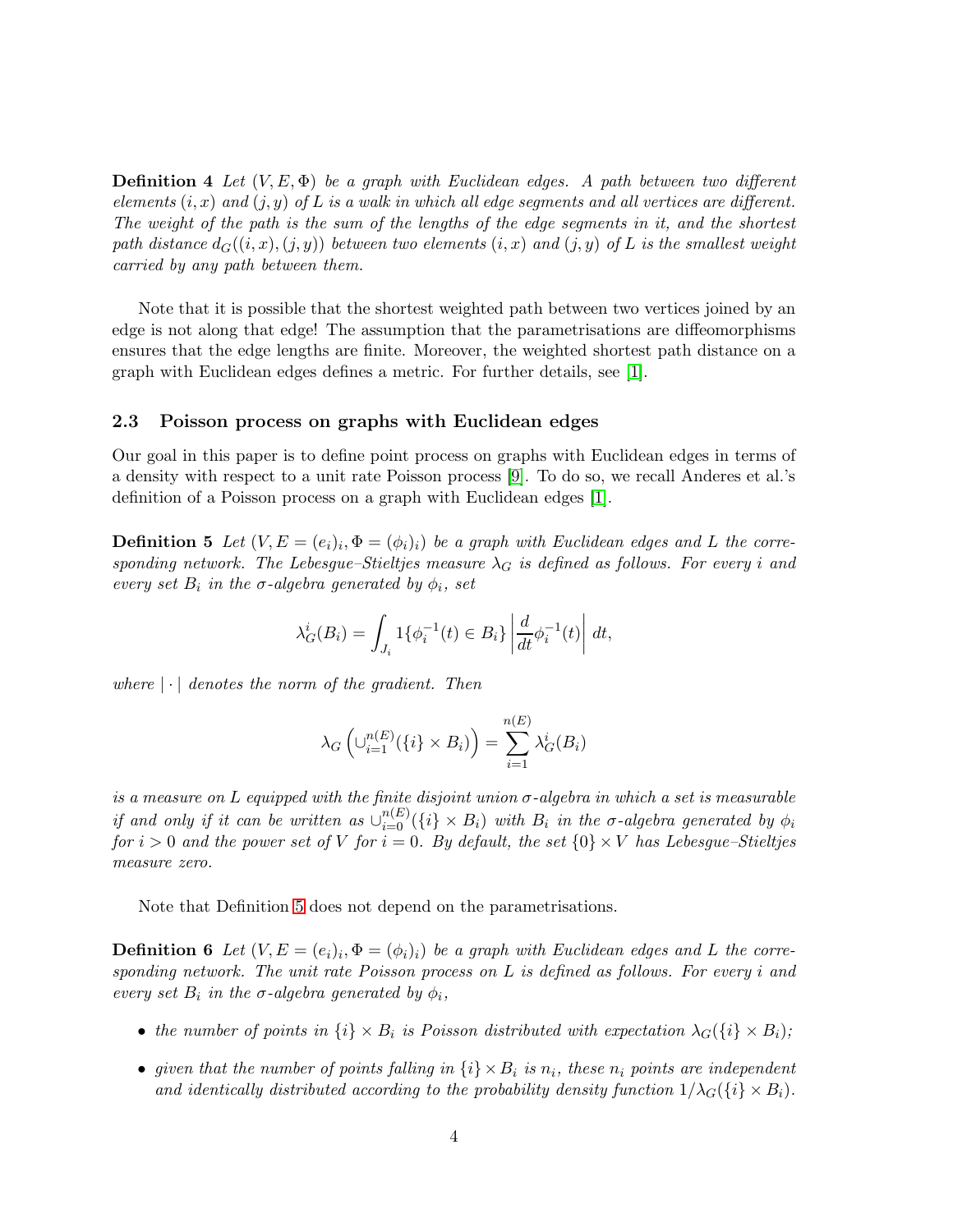In words, the unit rate Poisson process scatters a Poisson number of points independently and uniformly on every edge, and the average number of such points is equal to the arc length of the edge. The definition does not depend on the parametrisation.

The integral of a measurable function  $f : \mathbb{R}^2 \to \mathbb{R}^+$  with respect to the Lebesgue– Stieltjes measure  $\lambda_G$  is defined as the sum of the line integrals of f along the rectifiable curves parametrised by the diffeomorphism  $\phi_i^{-1}: J_i \to \mathbb{R}^2$ :

$$
\int_L f d\lambda_G = \sum_{i=1}^{n(E)} \int_{J_i} f(\phi_i^{-1}(t)) \left| \frac{d}{dt} \phi_i^{-1}(t) \right| dt.
$$

Higher order integrals are defined analogously. Note that the definition does not depend on the parametrisation.

**Example 1** As an example, consider the functions  $f_G^i$  defined on  $\phi_i^{-1}(J_i)$  by

$$
f_G^i(x) = \left| \left( \frac{d}{dt} \phi_i^{-1} \right) (\phi_i(x)) \right|^{-1}
$$

.

Then, for  $B_i$  in the  $\sigma$ -algebra generated by  $\phi_i$ ,

$$
\int_{L} 1\{x \in B_{i}\} f_{G}^{i}(x) d\lambda_{G}(x) = \int_{J_{i}} 1\{\phi_{i}^{-1}(t) \in B_{i}\} \left| \left(\frac{d}{dt} \phi_{i}^{-1}\right) (\phi_{i}(\phi_{i}^{-1}(t)) \right|^{-1} \left| \frac{d}{dt} \phi_{i}^{-1}(t) \right| dt
$$
\n
$$
= |\phi_{i}(B_{i})|,
$$

the Euclidean length of  $\phi_i(B_i)$ . In other words, the functions  $f_G^i$ ,  $i = 1, \ldots, n(E)$ , define the weighted shortest path distance  $d_G$  on  $L$ .

A point process X on L is said to have probability density p with respect to the unit rate Poisson process if

<span id="page-4-1"></span>
$$
P(X \in F) = \sum_{n=0}^{\infty} \frac{e^{-\lambda_G(L)}}{n!} \int_L \cdots \int_L 1\{\{x_1, \ldots, x_n\} \in F\} p(\{x_1, \ldots, x_n\}) d\lambda_G(x_1) \cdots d\lambda_G(x_n)
$$
\n(1)

for all F in the usual  $\sigma$ -algebra on locally finite point configurations in L generated by the counts  $X(B)$  with B in the finite disjoint union  $\sigma$ -algebra on L [\[6\]](#page-16-1). For convenience's sake, we will use the notation  $\mathbf{x} = \{x_1, \ldots, x_n\}$  for configurations of finitely many distinct points in L. For further details on graphs with Euclidean edges, the reader may consult Anderes et al. [\[1\]](#page-16-4).

## <span id="page-4-0"></span>3 Nearest-neighbour Markov point processes

The purpose of this section is to define appropriate analogues of the well-known class of renewal processes on the real line. Intuitively speaking, we are looking for a class of point processes in which the conditional behaviour at a given point depends on the remainder of the configuration only through its 'nearest neighbours'. We shall show that in the case that the network  $L$  is a tree, the shortest path distance may be used to define which points are each other's nearest neighbours. In the general case, we will use the geometry of the network to define a local neighbourhood relation.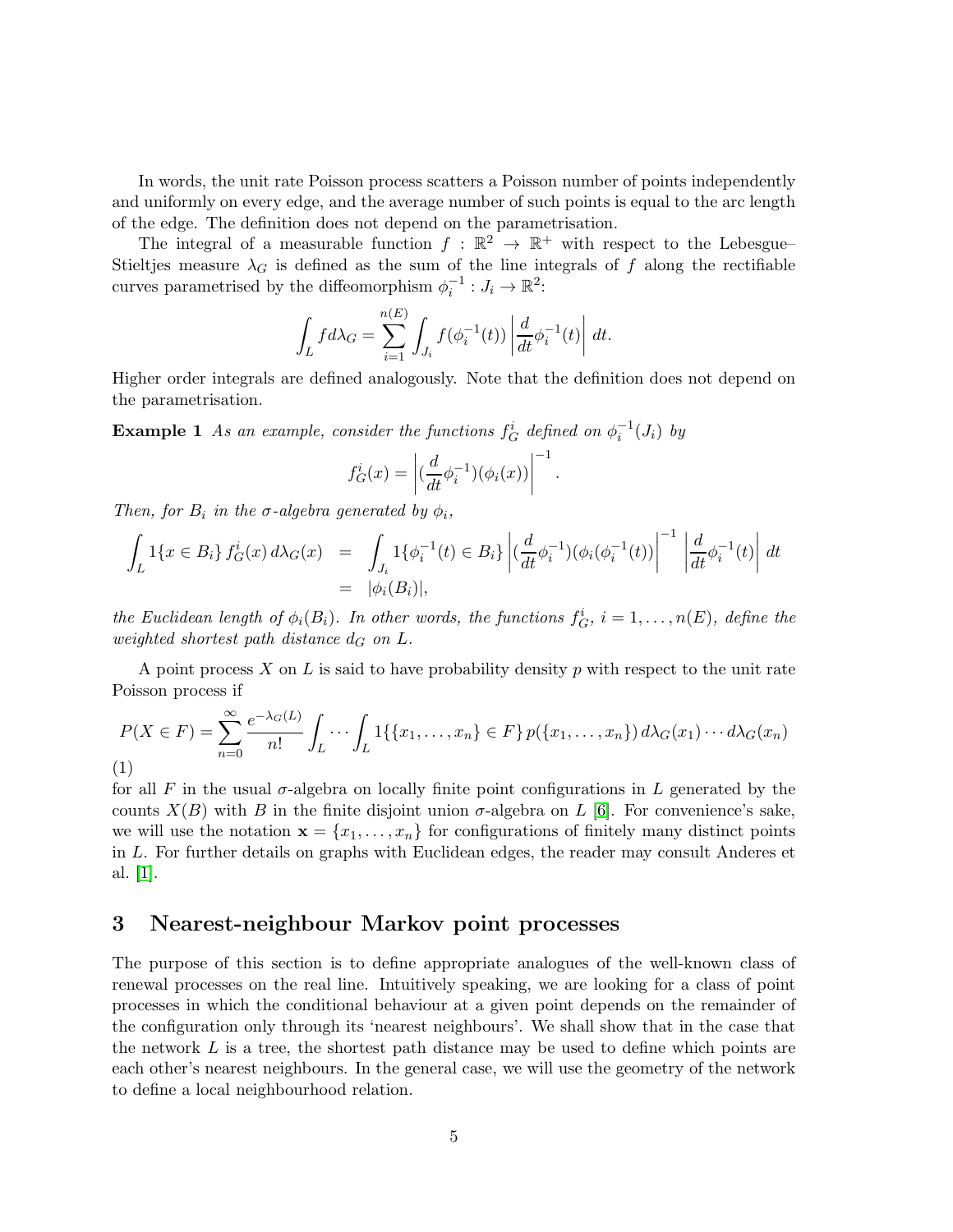### 3.1 The Delaunay relation

In this section, we adapt Baddeley and Møller's definition of configuration dependent neighbourhoods and cliques in Euclidean spaces [\[2\]](#page-16-5) to our context.

**Definition 7** Let  $(V, E, \Phi)$  be a graph with Euclidean edges and L the corresponding network. Let  $\mathbf{x} \subseteq L$  be a finite configuration of distinct points and define the Delaunay relation  $\sim_{\mathbf{x}}$  as the symmetric, reflexive relation on x given by

$$
x_1 \sim_{\mathbf{x}} x_2 \Leftrightarrow C(x_1|\mathbf{x}) \cap C(x_2|\mathbf{x}) \neq \emptyset
$$

where, for  $x_j \in \mathbf{x}, j = 1, 2$ ,

$$
C(x_j|\mathbf{x}) = \{(i, y) \in L : d_G((i, y), x_j) \le d_G((i, y), x) \text{ for all } x \in \mathbf{x}\}\
$$

is the Voronoi cell of  $x_j$  in  $x$ . The  $x$ -neighbourhood of a subset  $z \subseteq x$  is defined as

$$
N(\mathbf{z}|\mathbf{x}) = \{x \in \mathbf{x} : x \sim_{\mathbf{x}} z \text{ for some } z \in \mathbf{z}\}.
$$

The configuration **z** is an **x**-clique if for each  $z_1, z_2 \in \mathbf{z}$ ,  $z_1 \sim_{\mathbf{x}} z_2$ . By convention, the empty set and singletons are cliques too.

A few remarks are in order. Although the space L can be seen as one dimensional, the Voronoi cells are not necessarily line segments and the number of neighbours a point can have is not restricted to two. Some further elementary properties of the relation are collected in the next lemma.

<span id="page-5-1"></span>**Lemma 1** Let  $(V, E, \Phi)$  be a graph with Euclidean edges and L the corresponding network. The Delaunay relation on L satisfies the following properties.

- If  $\chi(\mathbf{y}|\mathbf{x}) = 1$  then also  $\chi(\mathbf{y}|\mathbf{z}) = 1$  for all  $\mathbf{y} \subseteq \mathbf{z} \subseteq \mathbf{x}$ .
- If  $\chi(\mathbf{y}|\mathbf{z}) = 0$  then also  $\chi(\mathbf{y}|\mathbf{x}) = 0$  for all  $\mathbf{y} \subset \mathbf{z} \subset \mathbf{x}$ .

Here  $\chi(\mathbf{y}|\mathbf{x}) = 1$  if **y** is an **x**-clique and zero otherwise.

The proof can be found in Section [4.](#page-9-0)

### 3.2 The Delaunay relation on trees

Recall that  $(V, E)$  is said to be a tree if it has no cycles, that is, there is no closed path  $(v_0, v_1, \ldots, v_{p-1}, v_0), v_i \in V$ , of positive length  $(p > 0)$ . It is well-known that a graph is a tree if and only if there is exactly one path between any two vertices [\[5\]](#page-16-7).

<span id="page-5-0"></span>A graph with Euclidean vertices  $(V, E, \Phi)$  is said to be a tree if  $(V, E)$  is.

**Lemma 2** A graph with Euclidean edges is a tree if and only if there is exactly one path between any two points  $(i, x)$  and  $(j, y)$  in L.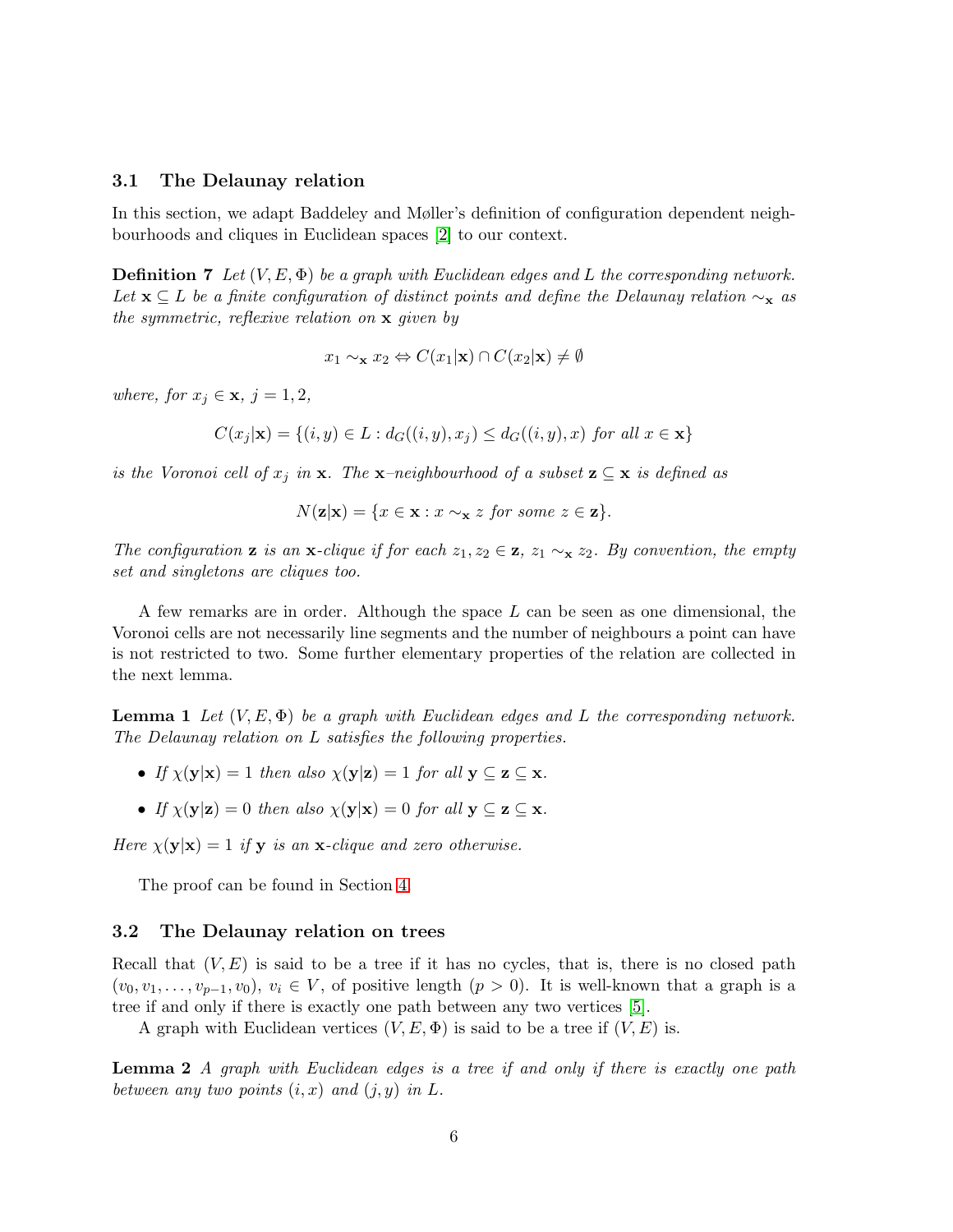<span id="page-6-0"></span>We are particularly interested in the geometrical arrangement of the paths between three points.

**Lemma 3** Let  $(V, E, \Phi)$  be a graph with Euclidean edges that is a tree and L its associated network. Consider a triple  $y = \{y_1, y_2, y_3\} \subseteq L$ . Then there exist unique paths between the elements of y that

- either form a wheel with three stokes of strictly positive length emanating from a vertex  $(0, v) \in L$ ,
- or combine into a single path.

The proofs of Lemma [2](#page-5-0) and [3](#page-6-0) will be given in Section [4.](#page-9-0)

A configuration  $y \subseteq L$  is said to be in general position if no three points lie on the boundary of the same  $d_G$ -ball. In other words, by Lemma [3,](#page-6-0) a configuration in general position cannot form a wheel with three or more equally long spokes. Such a configuration would lead to Delaunay cliques with more than two elements. Restriction to configurations in general position ensures that the size of cliques is at most two. Clearly, the class of all configurations in general position is hereditary.

<span id="page-6-3"></span>**Lemma 4** Let  $(V, E, \Phi)$  be a graph with Euclidean edges that is a tree and L its associated network. Then the clique sizes with respect to the Delaunay relation are at most two on the class of configurations in general position. Moreover, for all  $\mathbf{y} = \{y_1, y_2\} \subseteq \mathbf{x}$  with  $\mathbf{x}$  in general position,  $\chi(\mathbf{y}|\mathbf{x}) = 1$  if and only if the midpoint of y with respect to the weighted shortest path metric along the unique path between  $y_1$  and  $y_2$  lies in  $C(y_1|\mathbf{x}) \cap C(y_2|\mathbf{x})$ .

<span id="page-6-1"></span>Since the clique structure depends on the configuration, consistency conditions must be imposed on the family of neighbourhood relations [\[2\]](#page-16-5).

**Definition 8** Let  $(V, E, \Phi)$  be a graph with Euclidean edges and L its associated network. Consider finite point configurations  $y \subseteq z \subset L$  and points  $u, v \in L$  such that  $u, v \notin z$ . Then the Baddeley–Møller consistency conditions read as follows:

(C1)  $\chi(\mathbf{y}|\mathbf{z}) \neq \chi(\mathbf{y}|\mathbf{z} \cup \{u\})$  implies  $\mathbf{y} \subseteq N(\{u\}|\mathbf{z} \cup \{u\})$ ;

(C2) if  $u \not\sim_{\mathbf{x}} v$  for  $\mathbf{x} = \mathbf{z} \cup \{u, v\}$ , then

$$
\chi(\mathbf{y}|\mathbf{z}\cup\{u\}) + \chi(\mathbf{y}|\mathbf{z}\cup\{v\}) = \chi(\mathbf{y}|\mathbf{z}) + \chi(\mathbf{y}|\mathbf{x})
$$

where  $\chi$  is the clique indicator function, i.e.  $\chi(\mathbf{y}|\mathbf{x}) = 1$ {**y** is an **x**-clique}.

<span id="page-6-2"></span>In general, the consistency conditions of Definition [8](#page-6-1) do not hold, as illustrated by the following counterexample.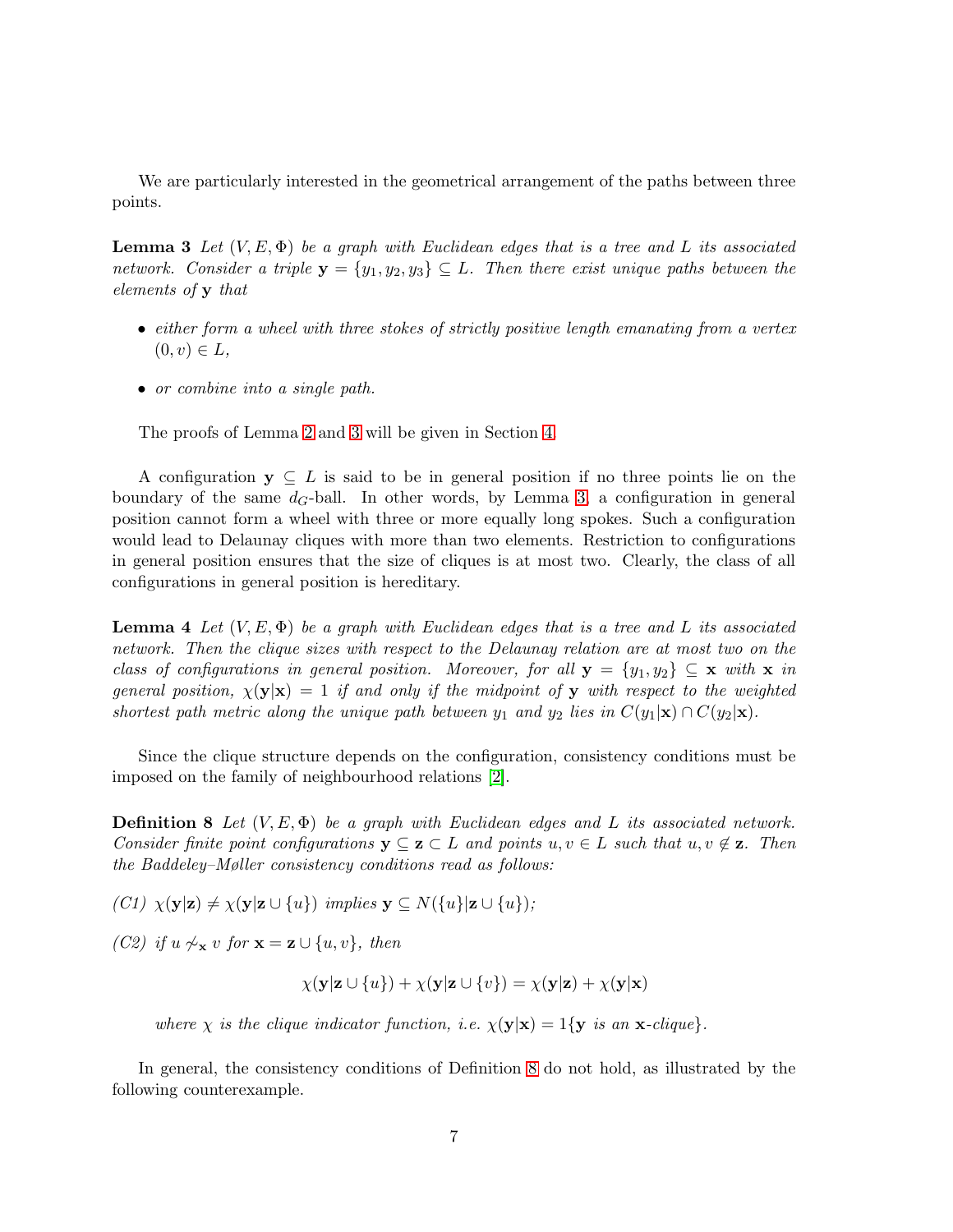**Example 2** Take  $V = \{(-1,0), (1,0), (0,1)\} \subseteq \mathbb{R}^2$  and connect all three vertices by straight line segments to form the complete graph  $(V, E)$  and the linear network L. Let **z** be a configuration containing a single point on each edge. Then  $\chi(\mathbf{z}|\mathbf{z}) = 1$ . However, any additional point  $u \notin \mathbf{z}$  would split up two of the points in  $\mathbf{z}$ . Hence  $\chi(\mathbf{z}|\mathbf{z} \cup \{u\}) = 0$ , although the third point of **z** is no Delaunay neighbour of u in  $\mathbf{z} \cup \{u\}$ . Consequently, (C1) does not hold. Upon the addition of a second point v that is not a Delaunay neighbour of u in the resulting five point configuration,  $\chi(\mathbf{z}|\mathbf{z} \cup \{u,v\}) = \chi(\mathbf{z}|\mathbf{z} \cup \{u\}) = \chi(\mathbf{z}|\mathbf{z} \cup \{v\}) = 0$  although  $\chi(\mathbf{z}|\mathbf{z}) = 1$ , in violation with (C2).

<span id="page-7-0"></span>The main theorem of this section is the following. Its proof will be given in Section [5.](#page-12-0)

**Theorem 1** Let  $(V, E, \Phi)$  be a graph with Euclidean edges that is a tree and L its associated network. Then the Delaunay relation satisfies  $(C1)$ – $(C2)$  on the family of configurations in general position.

### 3.3 Markov functions

We are now ready to define Markov functions on graphs with Euclidean edges, in analogy with the spatial models of  $[2]$ .

**Definition 9** Let  $(V, E, \Phi)$  be a graph with Euclidean edges and L the corresponding network. Let  $\sim_{\mathbf{x}}$  be a family of reflexive, symmetric relations on finite point configurations  $\mathbf{x}$  in L. Then a function p from the set of finite point configurations into  $[0,\infty)$  is a Markov function with respect to  $\sim_{\mathbf{x}}$  if for all x such that  $p(\mathbf{x}) > 0$ ,

- (a)  $p(y) > 0$  for all  $y \subseteq x$ ;
- (b) for all  $u \in L$ ,  $p(\mathbf{x} \cup \{u\})/p(\mathbf{x})$  depends only on u, on  $N(\{u\}|\mathbf{x} \cup \{u\}) \cap \mathbf{x} = \{x \in \mathbf{x} :$  $x \sim_{\mathbf{x} \cup \{u\}} u$  and on the relations  $\sim_{\mathbf{x}, \sim_{\mathbf{x} \cup \{u\}} r$  restricted to  $N(\{u\}|\mathbf{x} \cup \{u\})$ .

The next theorem provides a Hammersley–Clifford factorisation. Similar results for spatial point processes in Euclidean spaces can be found in [\[2\]](#page-16-5), [\[3\]](#page-16-8), [\[8\]](#page-16-9) or [\[12\]](#page-16-10). Recall that a function  $\gamma$  from the space of finite point configurations into  $[0,\infty)$  is an interaction function [\[2\]](#page-16-5) if the following properties hold. If  $\gamma(x) > 0$  then also (a)  $\gamma(y) > 0$  for all  $y \subseteq x$  and (b) if additionally  $\gamma(N({\{u\}}|\mathbf{x} \cup {\{u\}})) > 0$  then  $\gamma(\mathbf{x} \cup {\{u\}}) > 0$ .

<span id="page-7-1"></span>**Theorem 2** Let  $(V, E, \Phi)$  be a graph with Euclidean edges such that  $(V, E)$  is a tree and L the corresponding network. Let  $p$  a measurable function from the set of finite point configurations into  $[0,\infty)$ . Then p is a Markov function on the family of configurations in general position with respect to the Delaunay relation if and only if

$$
p(\mathbf{x}) \propto \mathbb{1}\{\gamma(\mathbf{x}) > 0\} \prod_{x_i \in \mathbf{x}} \gamma(\{x_i\}) \prod_{i < j: x_i \sim \mathbf{x} x_j} \gamma(\{x_i, x_j\})
$$

for some measurable, non-negative interaction function  $\gamma$ .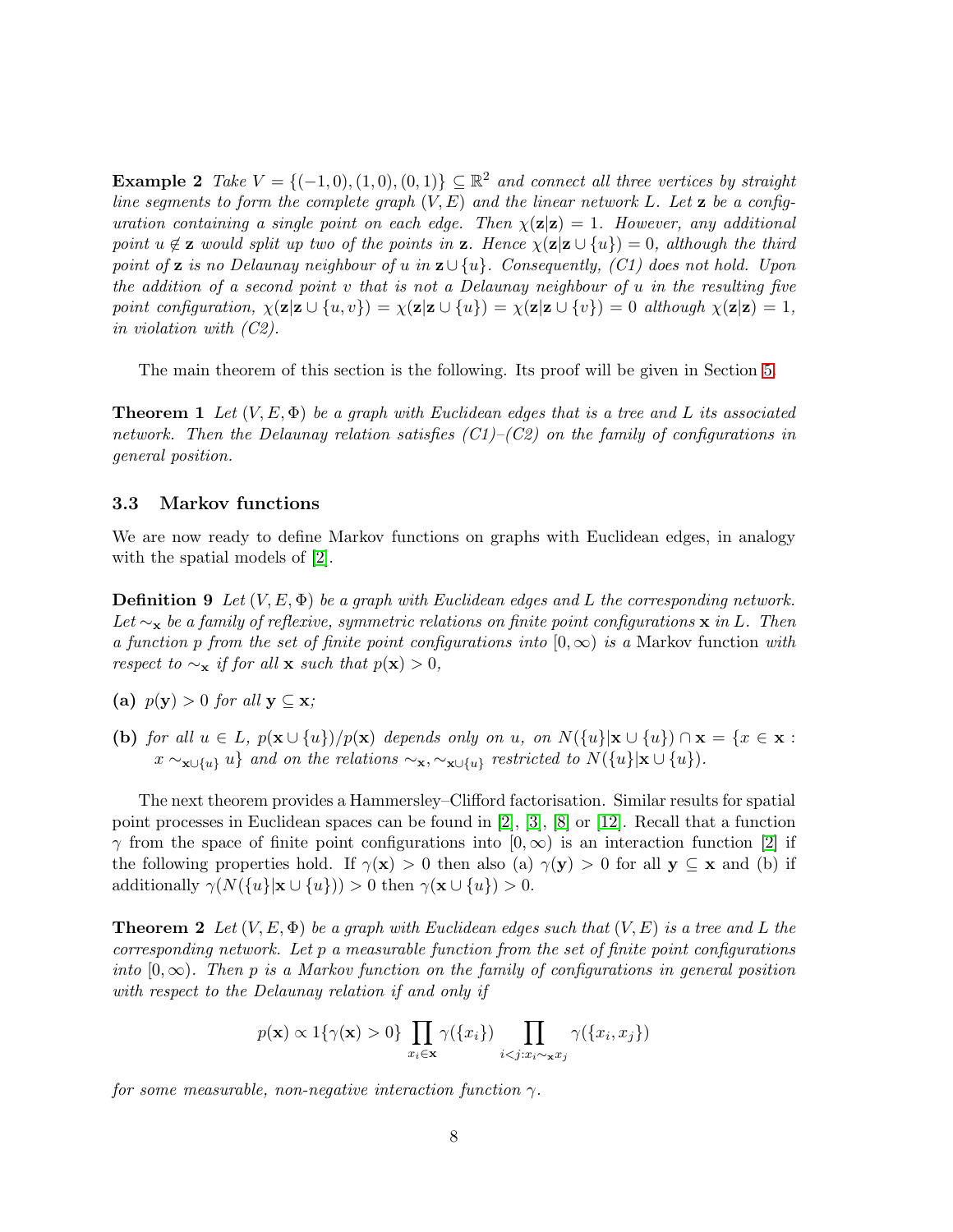If p can be normalised into a probability density, e.g. by assuming that  $\gamma({x_i})$  is bounded and  $\gamma(\lbrace x_i, x_j \rbrace) \leq 1$ , p is a Markov density and we can define a nearest-neighbour Markov point process by [\(1\)](#page-4-1).

The characterisation allows some flexibility in the choice of  $\gamma$ .

**Example 3** Set  $\gamma(\emptyset) = \alpha > 0$ ,  $\gamma(\lbrace x_i \rbrace) \equiv \beta > 0$ , and suppose that the interaction function for pairs depends only on the weighted shortest path distance between its elements:

$$
\gamma(\{x_i, x_j\}) = g(d_G(x_i, x_j))
$$

for some function  $g : [0, \infty) \to [0, \infty)$ . For configurations **x** with  $n(\mathbf{x}) > 2$ , set

$$
\gamma(\mathbf{x}) = 1\{g(d_G(x_i, x_j)) > 0 \text{ for all } x_i, x_j \in \mathbf{x}\}.
$$

Clearly  $\gamma(\mathbf{x}) > 0$  if and only if  $g(d_G(x_i, x_j)) > 0$  for all  $x_i, x_j \in \mathbf{x}$ .

The function  $\gamma$  thus defined is an interaction function provided that if the conditions

- $g(d_G(x_i, x_j)) > 0$  for all  $x_i, x_j \in \mathbf{x}$  and
- $g(d_G(x_i, u)) > 0$  for all  $x_i \in \mathbf{x}$  such that  $x_i \sim_{\mathbf{x} \cup \{u\}} u$

hold, then also  $g(d_G(x_i, u)) > 0$  for all  $x_i \in \mathbf{x}$ . An alternative condition is [\[2,](#page-16-5) (G) in  $\S 5.2$  in combination with the interaction function  $\gamma(\mathbf{x}) = 1\{g(d_G(x_i, x_j)) > 0$  for all  $x_i, x_j \in \mathbb{R}$ x such that  $x_i \sim_{\mathbf{x}} x_j$  for configurations x with  $n(\mathbf{x}) > 2$ . In either case, a sufficient condition is that the function g takes strictly positive values. Then the Papangelou conditional intensity reads

$$
\lambda(u|\mathbf{x}) = \frac{p(\mathbf{x} \cup \{u\})}{p(\mathbf{x})} = \beta \frac{\prod_{x \sim_{\mathbf{x} \cup \{u\}} u} g(d_G(x, u))}{\prod_{x \sim_{\mathbf{x}} y, x \not\sim_{\mathbf{x} \cup \{u\}} y} g(d_G(x, u))},
$$

in complete analogy with the conditional intensity of a renewal process on the real line.

### 3.4 The local Delaunay relation

As shown in Example [2,](#page-6-2) the Delaunay relation does not satisfy the consistency relations  $(C1)$ – $(C2)$  if the graph  $(V, E)$  is not a tree. However, we may employ the neighbourhood relation implicit in the graph to define a local Delaunay relation. Such a procedure is similar to one employed in image analysis for edge detection and texture analysis [\[7\]](#page-16-11).

**Definition 10** Let  $(V, E, \Phi)$  be a graph with Euclidean edges and L its associated network. Define a symmetric and reflexive relation  $\sim_E$  on L as follows:

$$
(i, x) \sim_E (j, y) \Leftrightarrow \begin{cases} \phi_i^{-1}(\partial J_i) \cap \phi_j^{-1}(\partial J_j) \neq \emptyset, & i, j \neq 0 \\ \phi_i^{-1}(\partial J_i) \cap \{y\} \neq \emptyset, & i \neq 0, j = 0 \\ \{x, y\} \in E, & i = j = 0. \end{cases}
$$

Write, for  $i, j \neq 0$ ,  $\sim_{\mathbf{x}}^{i,j}$  for the Delaunay relation restricted to

$$
L\cap \left((\{i,0\}\times \phi_i^{-1}(\bar{J}_i))\cup (\{j,0\}\times \phi_j^{-1}(\bar{J}_j))\right),\,
$$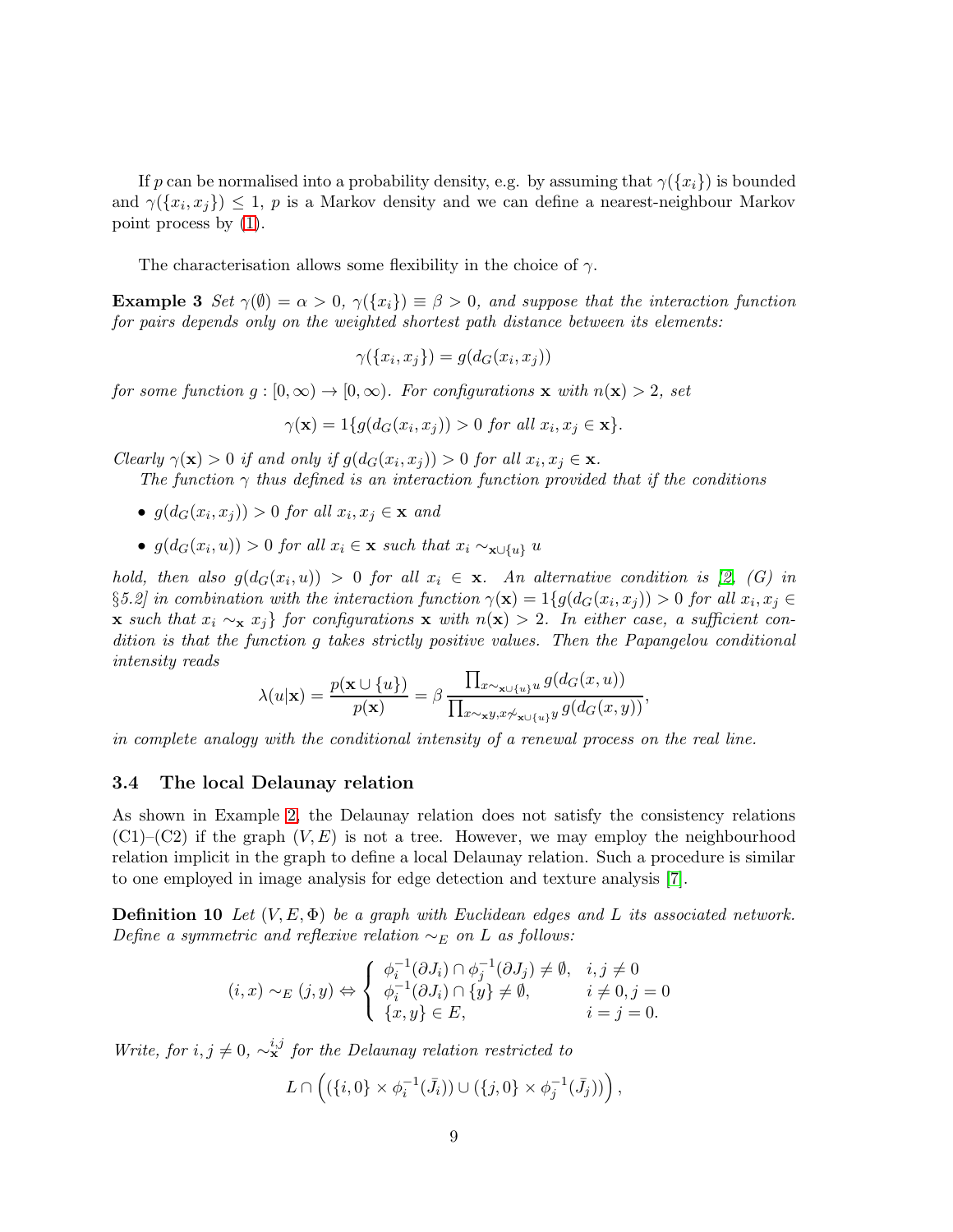the restriction of L to at most two edges and their incident vertices, and define

$$
(i, x) \sim_{\mathbf{z}}^{E} (j, y) \Leftrightarrow \begin{cases} (i, x) \sim_{\mathbf{z} \cap (\{i, 0\} \times \phi_{i}^{-1}(\bar{J}_{i})) \cup (\{j, 0\} \times \phi_{j}^{-1}(\bar{J}_{j}))} (j, y); (i, x) \sim_{E} (j, y), \\ i, j \neq 0 \\ (i, x) \sim_{\mathbf{z} \cap (\{i, 0\} \times \phi_{i}^{-1}(\bar{J}_{i}))} (0, y); (i, x) \sim_{E} (0, y), \\ i \neq 0, j = 0 \\ (0, x) \sim_{\mathbf{z} \cap (\{k, 0\} \times \phi_{k}^{-1}(\bar{J}_{k}))} (0, y); \{x, y\} = e_{k} \in E, \\ i = j = 0. \end{cases}
$$

In words, a vertex is a  $\sim$ E-neighbour of the edges it is incident with and edges are neighbours if they share a common vertex. Thus, the  $\sim_E$ -relation does not depend on the configuration. It does, however, crucially depend on the geometry of the graph – splitting an edge will result in a different relation. After combination with the Delaunay relation, the resulting relation  $\sim_z^E$  is configuration dependent and depends on the geometry of the graph.

<span id="page-9-1"></span>The main result of this section is the following. Its proof will be given in Section [5.](#page-12-0)

**Theorem 3** Let  $(V, E, \Phi)$  be a graph with Euclidean edges and L its associated network. Then the local Delaunay relation  $\sim_{\mathbf{x}}^E$  satisfies (C1)–(C2).

## <span id="page-9-0"></span>4 Proofs of Lemmata

#### Proof of Lemma [1:](#page-5-1)

We claim that  $y_1 \sim_x y_2$  implies that  $y_1 \sim_z y_2$  for any  $\mathbf{z} \subseteq \mathbf{x}$  and  $y_1, y_2 \in \mathbf{z}$ . To see this, note that

$$
\chi(\{y_1, y_2\}|\mathbf{x}) = 1 \Leftrightarrow \exists \xi \in L : d_G(\xi, x) \ge d_G(\xi, y_i) = d_G(\xi, y_2) \text{ for all } x \in \mathbf{x}.
$$

A fortiori, for this  $\xi$ ,  $d_G(\xi, z) \geq d_G(\xi, y_i) = d_G(\xi, y_2)$  for all z in the smaller set  $z \subseteq x$ , so that  $\chi({y_1, y_2})|\mathbf{y}) = 1$ , that is,  $y_1 \sim_\mathbf{z} y_2$ .

By convention, the clique indicator function takes the value one for singletons and the empty set regardless of the configuration. Hence we may focus on configurations y of cardinality at least two.

For the first statement, suppose that  $\chi(\mathbf{y}|\mathbf{x}) = 1$ . Pick any  $y_1, y_2 \in \mathbf{y}$ . Then  $y_1 \sim_{\mathbf{x}} y_2$ and, by the above claim,  $y_1 \sim_{\mathbf{z}} y_2$ . Since  $y_1$  and  $y_2$  are chosen arbitrarily,  $\chi(\mathbf{y}|\mathbf{z}) = 1$ .

For the second statement, if  $\chi(\mathbf{y}|\mathbf{z}) = 0$ , there exist  $y_1, y_2 \in \mathbf{z}$  such that  $y_1 \not\sim_{\mathbf{z}} y_2$ . By the claim, also  $y_1 \not\sim_{\mathbf{x}} y_2$ , hence  $\chi(\mathbf{y}|\mathbf{x}) = 0$ .

#### Proof of Lemma [2:](#page-5-0)

Suppose that  $(V, E, \Phi)$  is a tree. For vertices, since  $(V, E)$  is a tree, there is a unique path between each pair of vertices. Hence we may restrict ourselves to a pair of points  $(i, x)$  and  $(j, y)$  of which at least one belongs to the set  $L \setminus (\{0\} \times V)$ .

If  $i = j$ , one path runs along the edge. Since a walk does not reverse its tracks by definition, any other walk from  $(i, x)$  to  $(i, y)$  must visit at least one of the two end vertices of  $e_i$  before returning, hence use  $e_i$  twice.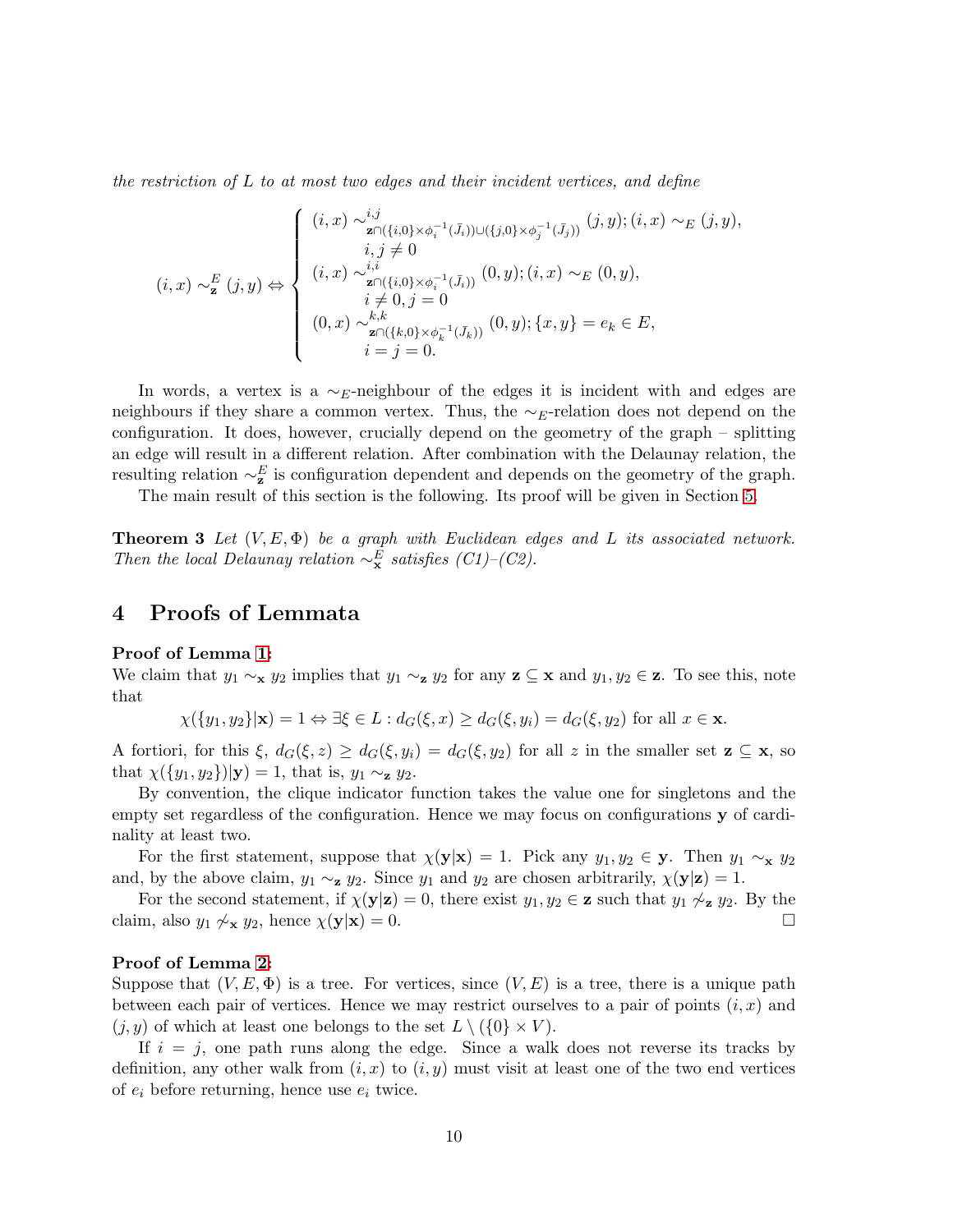If  $i = 0$  and  $j \neq 0$ , note there is a unique path from x to  $v_j^1$  in the graph  $(V, E)$  and hence a corresponding one in the labelled space L. If this path includes edge  $e_i$ , by deleting the j-labelled curve segment from y to  $v_j^1$ , one obtains a path from  $(i, x)$  to  $(j, y)$ , otherwise such a path is found by extending the path to  $v_j^1$  with this segment. Moreover, any other path would have to pass at least one of the vertices in  $e_j$ , that is, coincide with the construction up to there and hence entirely.

Finally, if  $i, j \neq 0$ , as seen in the previous case, there is a unique path from  $(0, v_i^1)$  to  $(j, y)$ . If this path includes edge  $e_i$ , this yields the path from  $(i, x)$  to  $(j, y)$ . Otherwise, precede by the segment along  $e_i$  from  $(i, x)$  to  $(0, v_i^1)$ . Any other path would have to pass at least one of the vertices in  $e_i$ , that is, coincide with the construction from there and hence entirely.

Reversely, let  $(V, E, \Phi)$  be such that there is a unique path between any pair of distinct points  $(i, x)$  and  $(j, y)$  in L (which exists since a graph with Euclidean edges is connected by definition). In particular, there is a unique path between any pair of 0-labelled vertices, and therefore  $(V, E)$  is a tree.

#### Proof of Lemma [3:](#page-6-0)

Since L is a tree, by Lemma [2,](#page-5-0) there are unique paths from  $y_1$  to  $y_2$  and from  $y_2$  to  $y_3$ , say with consecutive labelled vertices

$$
y_1, (0, v_1), \ldots, (0, v_p), y_2, (0, v_{p+1}), \ldots, (0, v_{p+q}), y_3,
$$

 $p, q \geq 0$  and no vertex replication in  $v_1, \ldots, v_p$  nor in  $v_{p+1}, \ldots, v_{p+q}$ .

Suppose that  $v_k = v_l$  for some  $1 \leq k \leq p$  and  $p + 1 \leq l \leq p + q$ . Then the paths  $((0, v_k), \ldots, (0, v_p), y_2)$  and  $((0, v_l), \ldots, (0, v_{p+1}), y_2)$  both connect  $(0, v_k) = (0, v_l)$  and  $y_2$ in L, and must therefore coincide. Extending if possible, we may assume that  $v_{k-1} \neq$  $v_{l+1}$ . If some earlier vertex  $v_i, i \leq k-1$  would be identical to  $v_j$  for  $l+1 \leq j \leq k-1$  $p + q$ , a cycle would be created from  $v_i$  via  $v_k = v_l$  to  $v_j = v_i$ . Hence the sequences  $(v_1, \ldots, v_{k-1})$  and  $(v_{l+1}, \ldots, v_{p+q})$  do not intersect and the paths  $(y_1, (0, v_1), \ldots, (0, v_{k-1})),$  $(y_2,(0, v_p), \ldots, (0, v_{k+1}))$  and  $(y_3,(0, v_{p+q}), \ldots, (0, v_{l+1}))$  are connected at  $(0, v_k) = (0, v_l)$  and therefore form three stokes connected at a single hub provided the lengths are positive. It therefore remains to consider the cases  $k = 1$ ,  $k = p$  or  $l = p + q$ .

If  $l = p + q$ ,  $y_3$  may lie on the path from  $y_1$  to  $y_2$ ; if it does not, the curve segment from  $(0, v_l)$  to  $y_3$  forms a stoke of positive length. Similarly, if  $k = p$ ,  $y_2$  may lie on the path from  $y_1$  to  $y_3$ ; if it does not it, the curve segment from  $(0, v_k)$  to  $y_2$  forms a stoke of positive length. Also, if  $k = 1$ ,  $y_1$  may lie along the path between  $y_2$  and  $y_3$ ; if it does not, the curve segment from  $y_1$  to  $(0, v_k)$  forms a stoke of positive length.

Finally, if there is no  $1 \leq k \leq p$  such that  $v_k = v_l$  for some  $p + 1 \leq l \leq p + q$ , the unique path from  $y_1$  to  $y_3$  runs via  $y_2$ .

#### Proof of Lemma [4:](#page-6-3)

Suppose that  $\chi(\mathbf{y}|\mathbf{x}) = 1$  for some  $\mathbf{y} = \{y_1, y_2, y_3\} \subseteq \mathbf{x} \subseteq L$ . By Lemma [1,](#page-5-1)  $\chi(\mathbf{y}|\mathbf{y}) = 1$  hence one needs only consider  $x = y$ .

By Lemma [3,](#page-6-0) the elements of y either form a wheel or a path. First consider the case that **y** is a wheel with three stokes emanating from a hub  $(0, v)$ . Ordering the stokes according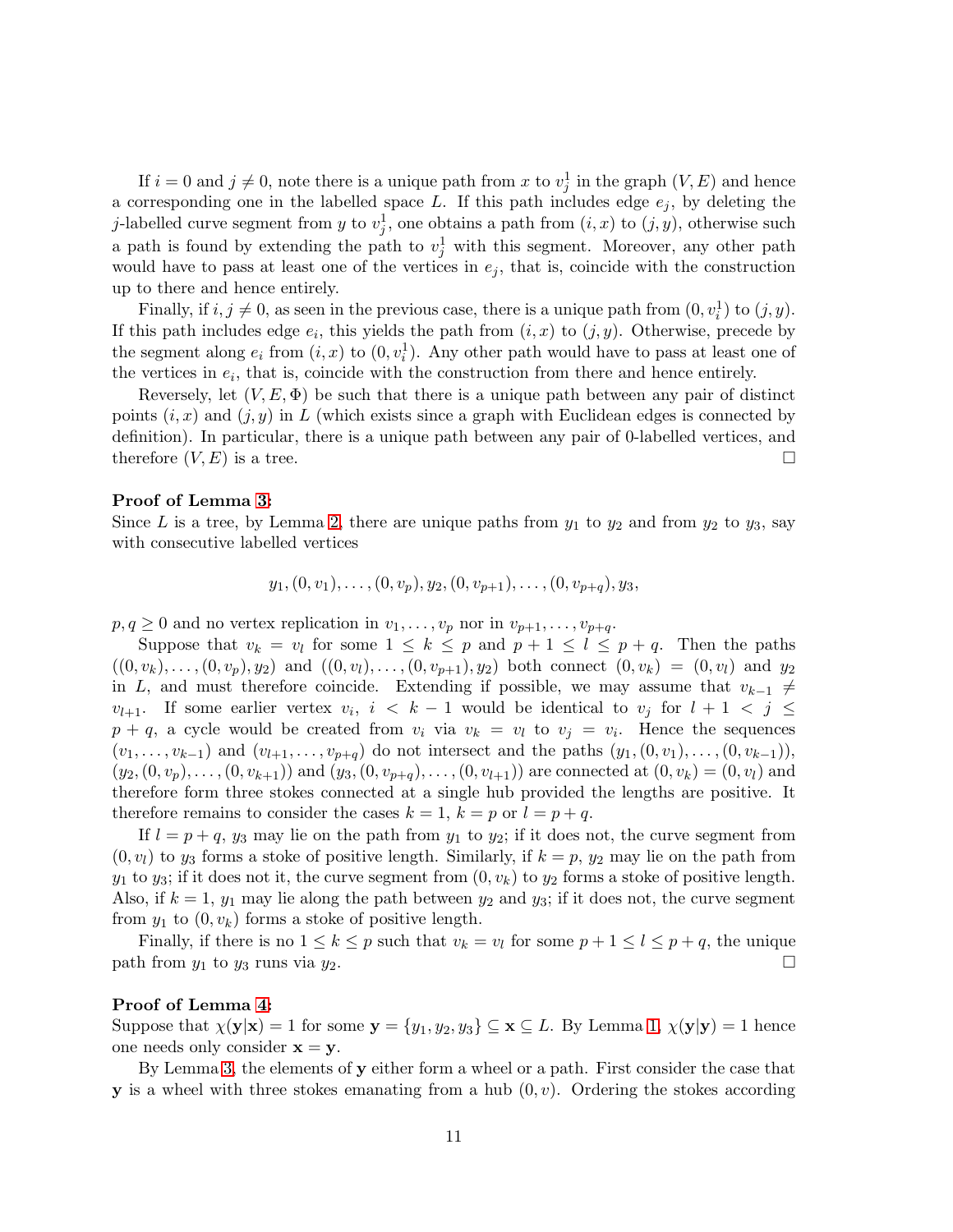to their length, without loss of generality suppose that  $a \leq b \leq c$  where  $a = d_G(y_1,(0,v))$ ,  $b = d_G(y_2,(0,v))$  and  $c = d_G(y_3,(0,v))$ . Since by assumption y is in general position,  $a < b < c$ . Therefore, as L is a tree,  $C(y_2|\mathbf{y}) \cap C(y_3|\mathbf{y}) = \emptyset$  and  $y_2 \not\sim_{\mathbf{y}} y_3$ .

It remains to consider the case that all three elements of y lie along a path, without loss of generality from  $y_1$  via  $y_2$  to  $y_3$ . Then  $C(y_1|\mathbf{y}) \cap C(y_3|\mathbf{y}) = \emptyset$ , again using the tree property to ensure that there are no paths to connect  $y_1$  and  $y_3$  other than via  $y_2$ . Therefore  $y_1 \not\sim_{\mathbf{v}} y_3$ . In conclusion, there cannot be a clique of cardinality three or larger.

To prove the second assertion, let  $y = \{y_1, y_2\}$  and write  $\xi$  for the midpoint with respect to  $d_G$  along the path between  $y_1$  and  $y_2$ . Since L is assumed to be a tree, by Lemma [2,](#page-5-0) the path is unique. Since all  $\phi_i \in \Phi$  are bijections, also the midpoint is unique. Let  $\mathbf{x} \supseteq \mathbf{y}$  be some configuration in general position.

If  $\xi \in C(y_1|\mathbf{x}) \cap C(y_2|\mathbf{x})$ , clearly  $\chi(\mathbf{y}|\mathbf{x}) = 1$ . Reversely, suppose that y is a clique in **x**. Then there exists some  $\eta \in L$  such that  $\eta \in C(y_1|\mathbf{x}) \cap C(y_2|\mathbf{x})$ . By Lemma [3,](#page-6-0) the triple  $\{\eta, y_1, y_2\}$  either forms a path or a wheel. In the first case, the property of equidistance to  $y_1$  and  $y_2$  implies that  $\eta = \xi$  and the proof is complete.

Next consider the case that  $\eta$  and y form three stokes of strictly positive length connected at some hub  $(0, v)$ . Since  $d_G(\eta, y_i) = d_G(\eta, (0, v)) + d_G((0, v), y_i), j = 1, 2$ , by the uniqueness of the paths from  $\eta$  to  $y_j$  (cf. Lemma [2\)](#page-5-0),  $d_G((0, v), y_1) = d_G((0, v), y_2)$ . Hence  $\xi = (0, v)$ , now using the uniqueness of the path between  $y_1$  and  $y_2$ . It remains to show that no other point of x lies closer to  $\xi$  than the  $y_j$ ,  $j = 1, 2$ . Since L is a tree, any such  $x \in \mathbf{x}$  is connected either to the hub  $\xi$  or to exactly one of the tree stokes. Any  $x \in \mathbf{x}$  connected to the end points  $y_1, y_2$  of the stokes lies further from  $\xi$  than  $y_1$  and  $y_2$ .

Any  $x \in \mathbf{x}$  connected to the stoke of  $\eta$  satisfies, since  $\eta$  is assumed to lie in  $C(y_1|\mathbf{x}) \cap$  $C(y_2|\mathbf{x}),$ 

$$
d_G(\eta, x) \ge d_G(\eta, y_j) = d_G(\eta, \xi) + d_G(\xi, y_j), \quad j = 1, 2,
$$

again using the uniqueness of paths for the last equality. If the connection is at the endpoint  $\eta$ , then  $d_G(\xi, x) = d_G(\xi, \eta) + d_G(\eta, x)$  hence, by the above equation,  $d_G(\xi, x) \geq 2d_G(\xi, \eta) + d_G(\xi, \eta)$  $d_G(\xi, y_j) \geq d_G(\xi, y_j)$ . If the connection is at a vertex  $(0, w)$ ,  $w \in V$ ,

$$
d_G(\xi, x) = d_G(\xi, (0, w)) + d_G(x, (0, w))
$$
  
=  $d_G(\xi, (0, w)) + d_G(\eta, x) - d_G(\eta, (0, w))$   
 $\geq d_G(\xi, (0, w)) + d_G(\eta, y_j) - d_G(\eta, (0, w))$   
=  $d_G(\xi, (0, w)) + d_G(y_j, (0, w)) \geq d_G(\xi, y_j)$ 

Finally, any  $x \in \mathbf{x}$  connected to the stoke of a  $y_j$  at  $\xi$  or some other vertex  $(0, w)$  satisfies, since  $\eta$  is assumed to lie in  $C(y_1|\mathbf{x}) \cap C(y_2|\mathbf{x}),$ 

$$
d_G(\eta, x) \ge d_G(\eta, y_j) = d_G(\eta, \xi) + d_G(\xi, y_j)
$$

so that  $d_G(\xi, x) = d_G(\eta, x) - d_G(\eta, \xi) \ge d_G(\xi, y_i)$  and the proof is complete.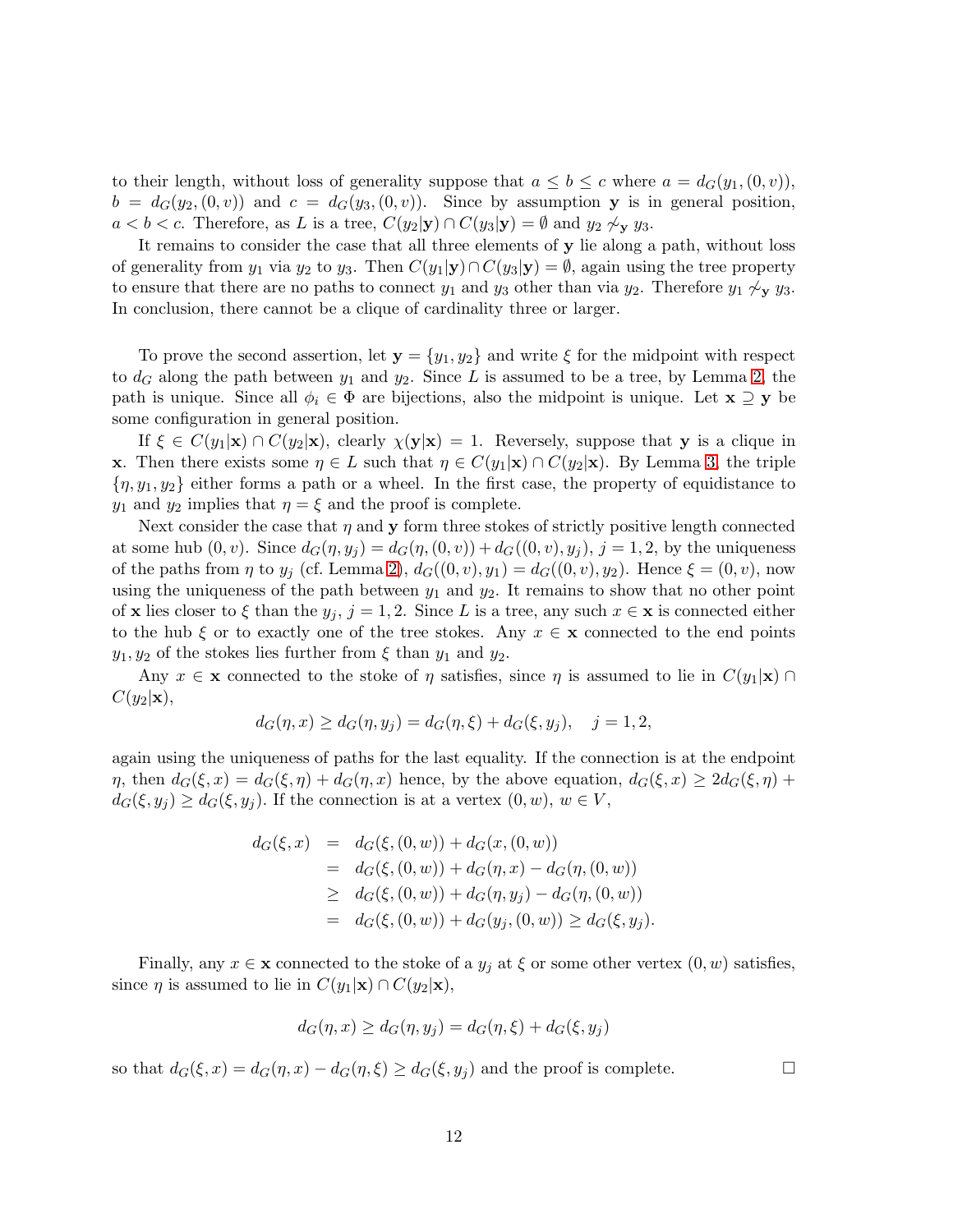## <span id="page-12-0"></span>5 Proof of main theorems

### Proof of Theorem [1:](#page-7-0)

First, note that for y of size zero or one, (C1) and (C2) are automatically satisfied. The assumption that  $L$  is a tree and the restriction to configurations in general position imply, by Lemma [4,](#page-6-3) that  $\chi(\mathbf{y}|\mathbf{z}) = 0$  for all **z** when the cardinality of **y** is three or more. Hence (C1) and (C2) hold for **y** with  $n(y) \ge 3$  as well and it suffices to consider pairs  $y = \{y_1, y_2\}$ .

**Condition (C1)** First, consider (C1). Take  $y_1, y_2 \in \mathbf{z} \subseteq L$ ,  $u \in L$  with  $u \notin \mathbf{z}$ , and suppose that  $\chi({y_1, y_2}|\mathbf{z})$  differs from  $\chi({y_1, y_2}|\mathbf{z} \cup {u})$ . By Lemma [1,](#page-5-1) if  $\chi({y_1, y_2}|\mathbf{z} \cup {u}) = 1$ , also  $\chi(\{y_1, y_2\}|\mathbf{z}) = 1$ , so it suffices to consider the case that  $\chi(\{y_1, y_2\}|\mathbf{z} \cup \{u\}) = 0$  but  $\chi(\{y_1, y_2\}|\mathbf{z}) = 1.$ 

Let  $\tilde{y}_i$  be the point lying halfway between  $y_i$  and u along the unique path between them (cf. Lemma [2\)](#page-5-0) and let  $\xi$  be the halfway point between  $y_1$  and  $y_2$ . These points exist since the parametrisations are bijections. By Lemma [4,](#page-6-3) since  $\chi(\mathbf{y}|\mathbf{z}) = 1$ ,  $\xi \in C(y_1|\mathbf{z}) \cap C(y_2|\mathbf{z})$ , so that for all  $z \in \mathbf{z}$ ,  $d_G(\xi, z) \geq d_G(\xi, y_j)$ ,  $j = 1, 2$ . Also by construction  $d_G(\tilde{y}_j, y_j) = d_G(\tilde{y}_j, u)$ . We shall show that, for  $j = 1, 2, \tilde{y}_j \in C(y_j | \mathbf{z} \cup \{u\}) \cap C(u | \mathbf{z} \cup \{u\})$  and therefore  $y_j \sim_{\mathbf{z} \cup \{u\}} u$ . To do so, we must demonstrate that

(2) 
$$
d_G(\tilde{y}_j, z) \ge d_G(\tilde{y}_j, u) = d_G(\tilde{y}_j, y_j)
$$

for  $z \in \mathbf{z} \setminus \{y_i\}.$ 

By Lemma [3,](#page-6-0) since L is a tree, the paths between the three points  $u, y_1, y_2$  form either a wheel with three stokes joined at some hub  $\eta = (0, v)$  with  $v \in V$ , or the points lie on a path.

First, consider the case that u,  $y_1$  and  $y_2$  lie on a path. If u were an extremity of this path, say  $y_1$  is on the path between u and  $y_2$ , then

<span id="page-12-1"></span>
$$
d_G(\xi, u) = d_G(\xi, y_1) + d_G(y_1, u) > d_G(\xi, y_1).
$$

By the assumption  $\chi(\mathbf{y}|\mathbf{z}) = 1$  and Lemma [4,](#page-6-3) for any  $z \in \mathbf{z}$ , also  $d_G(\xi, z) \geq d_G(\xi, y_1) =$  $d_G(\xi, y_2)$  so that  $\xi \in C(y_1|\mathbf{z} \cup \{u\}) \cap C(y_2|\mathbf{z} \cup \{u\})$ , thus violating the assumption that  $\chi(\mathbf{y}|\mathbf{z} \cup \{u\}) = 0$ . We conclude that u has to lie on the path from  $y_1$  to  $y_2$ . Suppose that [\(2\)](#page-12-1) does not hold, i.e. that for some j and some  $z \in \mathbf{z} \setminus \{y_j\}$ , the distance  $d_G(\tilde{y}_j, z) < d_G(\tilde{y}_j, y_j)$ . Then

$$
d_G(\xi, z) \le d_G(\xi, \tilde{y}_j) + d_G(\tilde{y}_j, z) < d_G(\xi, \tilde{y}_j) + d_G(\tilde{y}_j, y_j) = d_G(\xi, y_j)
$$

using uniqueness of paths (Lemma [2\)](#page-5-0). However, if  $d_G(\xi, z) < d_G(\xi, y_i)$ , then  $\xi \notin C(y_i | \mathbf{z})$  in contradiction with Lemma [4.](#page-6-3)

Next suppose that  $\{u, y_1, y_2\}$  form a wheel and, without loss of generality, the path from  $y_1$  to  $y_2$  passes first  $\xi$  and then  $\eta$ . Since  $\chi(\mathbf{y}|\mathbf{z}\cup\{u\})=0$ , the intersection of the  $C(y_i|\mathbf{z}\cup\{u\})$ ,  $j = 1, 2$ , is empty and in particular does not contain  $\xi$ . Hence

$$
d_G(\xi, u) < d_G(\xi, y_1) = d_G(\xi, y_2).
$$

Therefore,

$$
d_G(\eta, u) < d_G(\eta, y_2) \leq d_G(\eta, y_1)
$$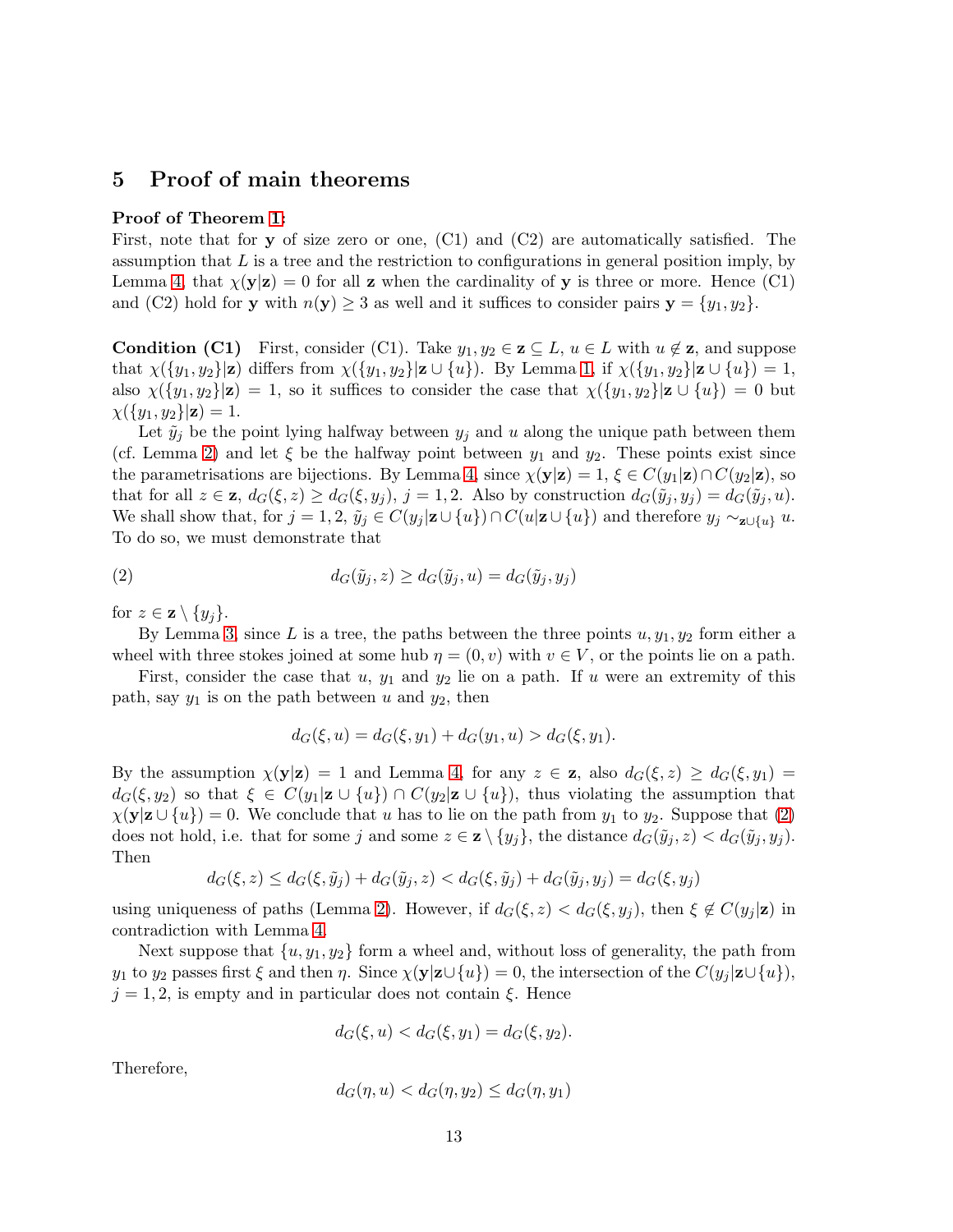with equality only if  $\eta = \xi$ . Consequently,  $\tilde{y}_j$  lies on the stoke of  $y_j$  for each  $j = 1, 2$ . Now, if  $d_G(\tilde{y}_2, z) < d_G(\tilde{y}_2, y_2)$  for some  $z \in \mathbf{z} \setminus \{y_2\}$ , since  $\tilde{y}_2$  lies on the path from  $\xi$  to  $y_2$  via  $\eta$ , then

$$
d_G(\xi, z) \le d_G(\xi, \tilde{y}_2) + d_G(\tilde{y}_2, z) < d_G(\xi, \tilde{y}_2) + d_G(\tilde{y}_2, y_2) = d_G(\xi, y_2)
$$

in contradiction with the assumption that  $\xi \in C(y_2|\mathbf{z})$ . Similarly for  $y_1$ , recalling that  $d_G(\xi, u) < d_G(\xi, y_1)$ , the point  $\tilde{y}_1$  lies on the path between  $\xi$  and  $y_1$ . Hence if  $d_G(\tilde{y}_1, z)$  $d_G(\tilde{y}_1, y_1)$ , then

$$
d_G(\xi, z) \le d_G(\xi, \tilde{y}_1) + d_G(\tilde{y}_1, z) < d_G(\xi, \tilde{y}_1) + d_G(\tilde{y}_1, y_1) = d_G(\xi, y_1)
$$

in contradiction with the assumption that  $\xi \in C(y_1|\mathbf{z})$ . Therefore [\(2\)](#page-12-1) cannot be violated and (C1) holds.

**Condition (C2)** Next, consider (C2). Take  $y_1, y_2 \in \mathbf{z} \subseteq L$  and  $u, v \in L$  such that  $u, v \notin \mathbf{z}$ with  $u \nsim_{\mathbf{x}} v$  where  $\mathbf{x} = \mathbf{z} \cup \{u, v\}$ . Write  $\mathbf{y} = \{y_1, y_2\}$ . Lemma [1](#page-5-1) implies that if  $\chi(\mathbf{y}|\mathbf{z}) = 0$ , the same is true upon adding points to  $z$  and  $(C2)$  holds in this case. Therefore, it suffices to consider the case that  $\chi(\{y_1, y_2\}|\mathbf{z}) = 1$ . The same lemma implies that if  $\chi(\{y_1, y_2\}|\mathbf{z} \cup \mathbf{z})$  $\{u, v\}$  = 1, this remains true when deleting points from **z** and (C2) holds. The only case left to consider is that when  $\chi({y_1, y_2}|\mathbf{z}) = 1$  and  $\chi({y_1, y_2}|\mathbf{z} \cup {u, v}) = 0$ . We must show that exactly one of  $\chi({y_1,y_2}|\mathbf{z} \cup {u})$  and  $\chi({y_1,y_2}|\mathbf{z} \cup {v})$  takes the value 1 and will do so by contradiction.

Let  $\eta \in L$  be the point that lies halfway between u and v along the unique path between them (cf. Lemma [2\)](#page-5-0) and write  $\xi$  for the halfway point between  $y_1$  and  $y_2$ . These points exist since the parametrisations are bijections.

Suppose that  $\chi(\mathbf{y}|\mathbf{z} \cup \{u\}) = 0 = \chi(\mathbf{y}|\mathbf{z} \cup \{v\})$ . By the proof of condition (C1) above, the triple  $\{u, y_1, y_2\}$  form a direct path with u on the path from  $y_1$  to  $y_2$ , or a wheel with three stokes connecting in a hub. In either case

$$
d_G(\xi, u) < d_G(\xi, y_1) = d_G(\xi, y_2).
$$

The same is true for the triple  $\{v, y_1, y_2\}$ . Therefore the ensemble can be seen as a path from  $y_1$  to  $y_2$  that passes branches leading off to u and to v if we include the degenerate cases of a branch consisting of the single point  $u$ , respectively  $v$ . Without loss of generality, suppose the order is  $y_1$ , then the stokes of u and v, and finally  $y_2$ . We claim that such an arrangement would imply that  $u \sim_{\mathbf{x}} v$  in contradiction with the assumption.

To prove the claim, we show that  $\eta \in C(u|\mathbf{z} \cup \{u,v\}) \cap C(v|\mathbf{z} \cup \{u,v\})$ , that is  $d_G(\eta, u) =$  $d_G(\eta, v) \leq d_G(\eta, z)$  for all  $z \in \mathbf{z}$ . Suppose not. Then for some  $z \in \mathbf{z}$ , possibly  $y_1$  or  $y_2$ ,  $d_G(\eta, z) < d_G(\eta, u) = d_G(\eta, v)$  and therefore

$$
d_G(\xi, z) \le d_G(\xi, \eta) + d_G(\eta, z) < d_G(\xi, \eta) + d_G(\eta, u) = d_G(\xi, \eta) + d_G(\eta, v).
$$

The right hand side is equal to either  $d_G(\xi, u)$  or  $d_G(\xi, v)$  and recalling that both are strictly smaller than  $d_G(\xi, y_j)$  we obtain  $d_G(\xi, z) < d_G(\xi, y_1) = d_G(\xi, y_2)$  in contradiction with the assumption that  $\chi(\mathbf{y}|\mathbf{z}) = 1$ , that is,  $\xi \in C(y_i|\mathbf{z})$  for  $j = 1, 2$  (Lemma [4\)](#page-6-3). Hence  $C(u|\mathbf{z} \cup$  $\{u, v\} \cap C(v|\mathbf{z} \cup \{u, v\})$  contains  $\eta$ , implying  $u \sim_{\mathbf{x}} v$  in contradiction with the assumption.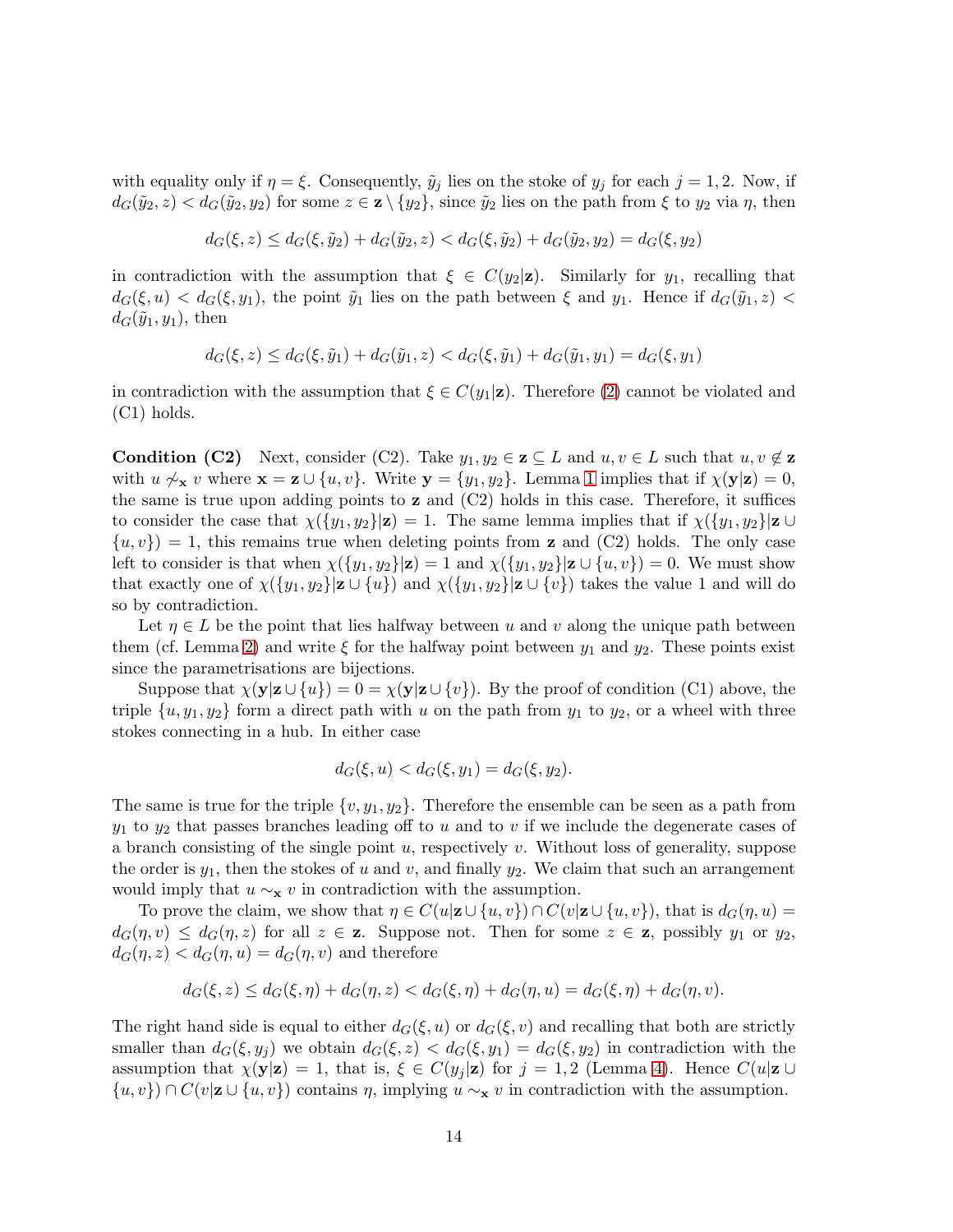Finally, suppose that  $\chi(\mathbf{y}|\mathbf{z} \cup \{u\}) = 1 = \chi(\mathbf{y}|\mathbf{z} \cup \{v\})$ . By Lemma [4,](#page-6-3)  $\xi \in C(y_1|\mathbf{z} \cup \{v\})$ .  $\{u\} \cap C(y_2|\mathbf{z} \cup \{u\})$  and therefore  $d_G(\xi, u) \geq d_G(\xi, y_1) = d_G(\xi, y_2)$ . Similarly,  $d_G(\xi, v) \geq$  $d_G(\xi, y_1) = d_G(\xi, y_2)$ . By assumption,  $\chi(\mathbf{y}|\mathbf{z}\cup\{u,v\}) = 0$ , which means that  $C(y_1|\mathbf{z}\cup\{u,v\}) \cap$  $C(y_2|\mathbf{z}\cup\{u,v\})=\emptyset$  and in particular does not contain  $\xi$ . Therefore, recalling the assumption  $\chi(\mathbf{y}|\mathbf{z}) = 1$ , we have that  $\min(d_G(\xi, u), d_G(\xi, v)) < d_G(\xi, y_1) = d_G(\xi, y_2)$ , a contradiction.

In conclusion, exactly one of  $\chi(\mathbf{y}|\mathbf{z} \cup \{u\})$  and  $\chi(\mathbf{y}|\mathbf{z} \cup \{v\})$  takes the value one.

#### Proof of Theorem [2:](#page-7-1)

Suppose that  $p$  is a Markov function. By Theorem [1,](#page-7-0) the Delaunay relation satisfies  $(C1)$ and  $(C2)$  and therefore [\[2,](#page-16-5) Thm 4.13] implies that p can be factorised as

$$
p(\mathbf{x}) = \prod_{\mathbf{y} \subseteq \mathbf{x}} \gamma(\mathbf{y})^{\chi(\mathbf{y}|\mathbf{x})}
$$

for some interaction function  $\gamma$  under the convention that  $0^0 = 0$ . Since by Lemma [4](#page-6-3) the cliques have cardinality at most two, the factorisation reduces to

$$
p(\mathbf{x}) \propto \prod_i \gamma(\{x_i\}) \prod_{i < j} \gamma(\{x_i, x_j\})^{\chi(\{x_i, x_j\} | \mathbf{x})} \left(\prod_{\mathbf{y} \subseteq \mathbf{x}: n(\mathbf{y}) > 2} \gamma(\mathbf{y})\right)^0.
$$

As  $\gamma$  is an interaction function, it is hereditary, so  $\gamma(\mathbf{x}) > 0$  if and only if  $\gamma(\mathbf{y}) > 0$  for all  $y \subseteq x$ , hence

$$
\left(\prod_{\mathbf{y}\subseteq\mathbf{x}:n(\mathbf{y})>2}\gamma(\mathbf{y})\right)^0=1\{\gamma(\mathbf{x})>0\}.
$$

When  $\gamma(\mathbf{x}) > 0$ , also  $\gamma(\{x_i\})$  and  $\gamma(\{x_i, x_j\})$  are strictly positive, so

$$
p(\mathbf{x}) = \gamma(\emptyset) \prod_i \gamma(\{x_i\}) \prod_{i < j, x_i \sim \mathbf{x} x_j} \gamma(\{x_i, x_j\}).
$$

Clearly  $p(\mathbf{x}) = 0$  when  $\gamma(\mathbf{x}) = 0$ .

Reversely, any function of the specified form is a Markov function. To see this, suppose  $p(x) > 0$ . Then  $\gamma(x) > 0$  and for all subsets y of x also  $\gamma(y) > 0$ . Hence  $p(y) > 0$ . Furthermore, the ratio  $p(\mathbf{x} \cup \xi)/p(\mathbf{x})$  can be written as

$$
\gamma(\xi)\mathbf{1}\{\gamma(\mathbf{x}\cup\{\xi\})>0\}\prod_i\gamma(\{x_i,\xi\})^{\chi(\{x_i,\xi\}\vert\mathbf{x}\cup\{\xi\})}\times\prod_{i
$$

By Theorem [1,](#page-7-0) the Delaunay relation satisfies (C1), hence the product

$$
\prod_{i
$$

depends only on  $x_i$  and  $x_j$  in  $N({\{\xi\}}|\mathbf{x} \cup {\{\xi\}})$  and the relations  $\sim_{\mathbf{x}}$  and  $\sim_{\mathbf{x}\cup{\{\xi\}}}$  on this neighbourhood. Furthermore, recalling that  $\gamma$  is an interaction function and  $\gamma(\mathbf{x}) > 0$ ,

$$
1\{\gamma(\mathbf{x}\cup\{\xi\})>0\}\prod_{i}\gamma(\{x_i,\xi\})^{\chi(\{x_i,\xi\}|\mathbf{x}\cup\{\xi\})}=1\{\gamma(N(\{\xi\}|\mathbf{x}\cup\{\xi\}))>0\}\prod_{\xi\sim_{\mathbf{x}\cup\{\xi\}}x_i}\gamma(\{x_i,\xi\})
$$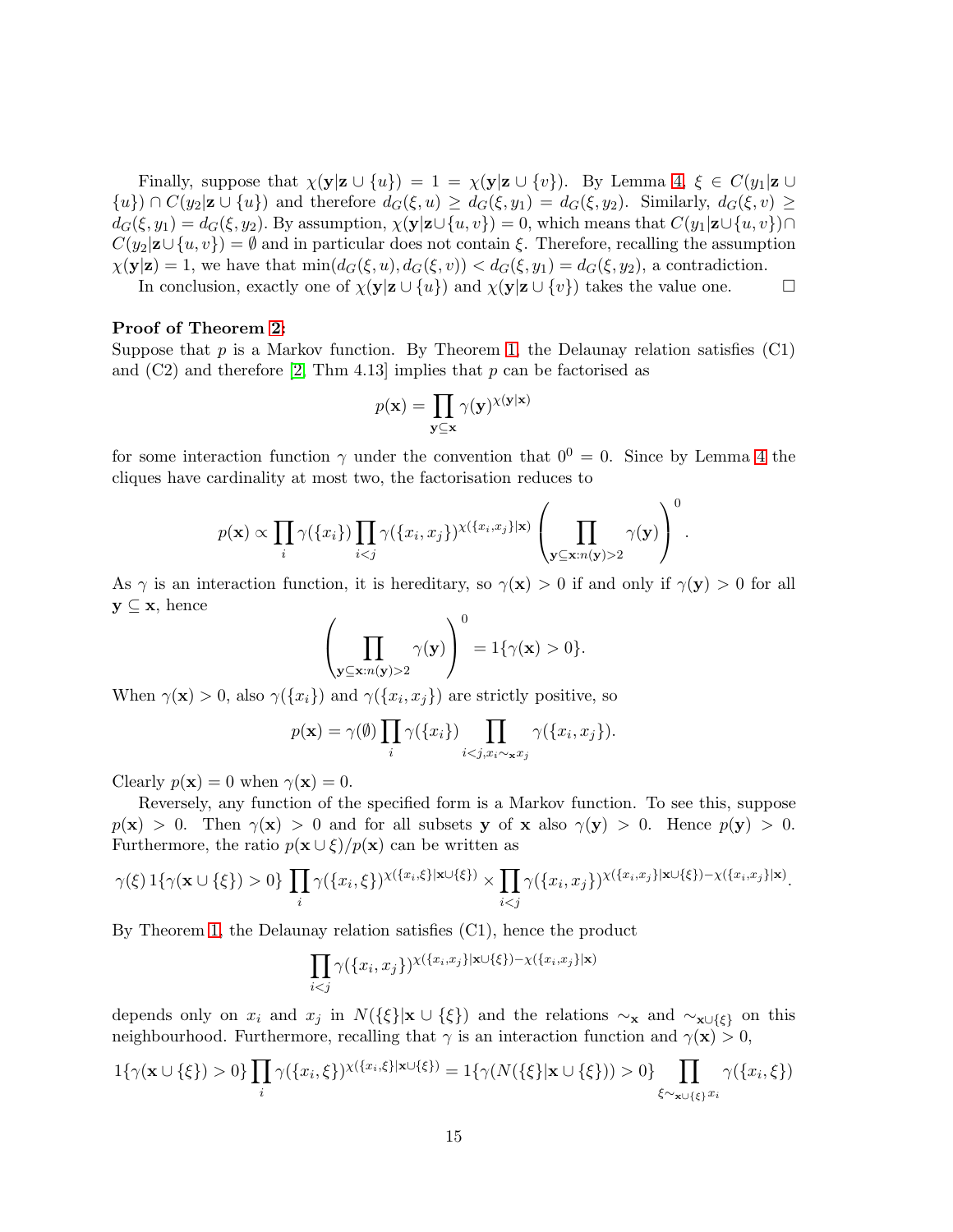depends only on  $N({\{\xi\}}|\mathbf{x} \cup {\{\xi\}})$  and the relation  $\sim_{\mathbf{x}\cup{\{\xi\}}}$  on this neighbourhood.  $\Box$ 

**Proof of Theorem [3:](#page-9-1)** Let  $y \subseteq z \subseteq L$  and  $u, v \in L$  be such that  $u, v \notin z$  and  $u \not\sim_{z \cup \{u,v\}} v$ . We first observe that cliques in  $\sim_E$  consist of points lying on closed edges emanating from a single vertex. Thus, the size of a  $\sim_E$ -clique may be larger than two. Moreover, the Delaunay relation restricted to a pair of such edges coincides with the sequential neighbourhood relation with respect to an ordering defined by the parametrisations on the edges. In other words, consecutive points on a single edge are each other's nearest neighbours; also the point on one of the edges that is closest to the vertex that joins the two edges, if it exists, is a nearest neighbour of the point closest to that vertex on the other edge, if it exists, and no other points are nearest neighbours. In particular, each point has at most two nearest neighbours. Cliques in the combined relation  $\sim_z^E$  therefore are either empty, consist of a single point, of two consecutive points on a single edge, or of points on different edges that are closest on their edge to the central vertex from which all edges emanate. The clique size is therefore at most the degree of the central vertex.

**Condition** (C1) If  $\chi(\mathbf{y}|\mathbf{z}) = 0$  there exists a pair  $y_1 \neq y_2 \in \mathbf{y}$  for which  $y_1 \not\sim^E_{\mathbf{z}} y_2$ . Then either y<sub>1</sub> and y<sub>2</sub> lie on edges that are not adjacent, in which case y<sub>1</sub>  $\sim_{\mathbf{z}\cup\{u\}}^E$  y<sub>2</sub> and  $\chi(\mathbf{y}|\mathbf{z} \cup \{u\}) = 0$ , or  $y_1$  and  $y_2$  lie on adjacent edges but  $y_1$  and  $y_2$  are not sequential neighbours. The addition of u cannot make them sequential neighbours, so  $\chi(\mathbf{y}|\mathbf{z}\cup\{u\})=0$ .

Suppose therefore that  $\chi(\mathbf{y}|\mathbf{z}) = 1$  but there exists a pair  $y_1 \neq y_2 \in \mathbf{y}$  for which  $y_1 \not\sim^E_{\mathbf{z} \cup \{u\}}$ y<sub>2</sub>. Then y<sub>1</sub> and y<sub>2</sub> must lie on  $\sim_E$ -related edges (either a single one, or two adjacent ones), be consecutive in **z** but not in  $\mathbf{z} \cup \{u\}$ . This can only happen if u lies in between  $y_1$  and  $y_2$ , making  $y_1$  and  $y_2$  both  $\sim_{\mathbf{z} \cup \{u\}}^E$ -neighbours of  $u$ .

**Condition (C2)** As shown when proving (C1), if  $\chi(\mathbf{y}|\mathbf{z}) = 0$ , also y cannot be a clique in configurations with more points. If  $\chi(y|z \cup \{u, v\}) = 1$ , all points in y lie on adjacent edges and are sequential neighbours in the set  $\mathbf{z} \cup \{u, v\}$  restricted to their edges. The same remains true when u and v are removed, so that  $\chi(\mathbf{y}|\mathbf{z}) = 1$ . Hence it remains to consider the case that  $\chi(\mathbf{y}|\mathbf{z}) = 1$  but  $\chi(\mathbf{y}|\mathbf{z} \cup \{u, v\}) = 0$ . In this case, the points of y must lie on a single edge or on a number of edges that emanate from a single vertex  $(0, w) \in L$ ,  $w \in V$ .

Now, if u and v do not lie on any of these y-edges,  $\chi(y|z \cup \{u, v\}) = 1$ , in contradiction with the assumptions.

If exactly one of u and v does not lie on any of the y-edges, without loss of generality  $u$ , then  $\chi(\mathbf{y}|\mathbf{z} \cup \{u\}) = \chi(\mathbf{y}|\mathbf{z}) = 1$ . Moreover, since by assumption  $\chi(\mathbf{y}|\mathbf{z} \cup \{u,v\}) = 0$ , there is a pair  $y_1, y_2 \in \mathbf{y}$  that are not consecutive in the configuration  $\mathbf{z} \cup \{u, v\}$  restricted to the edge or edges on which  $y_1$  and  $y_2$  lie. Since they are adjacent in the configuration z, v must lie in between  $y_1$  and  $y_2$ , which implies that  $\chi(\mathbf{y}|\mathbf{z} \cup \{v\}) = 0$  in accordance with (C2).

Finally, suppose both u and v lie on the y-edges that emanate from  $(0, w)$ . If  $y = \{y_1, y_2\}$ consists of two consecutive points in z, since  $y_1$  and  $y_2$  are no longer consecutive in the configuration  $\mathbf{z} \cup \{u, v\}$ , they must be separated by either u or v but not by both, since by assumption u and v are not sequential neighbours in  $z \cup \{u, v\}$ . Hence (C2) holds. If y consists of more than two points  $y = \{y_1, \ldots, y_k\}$ , the assumption  $\chi(y|z) = 1$  implies that

16